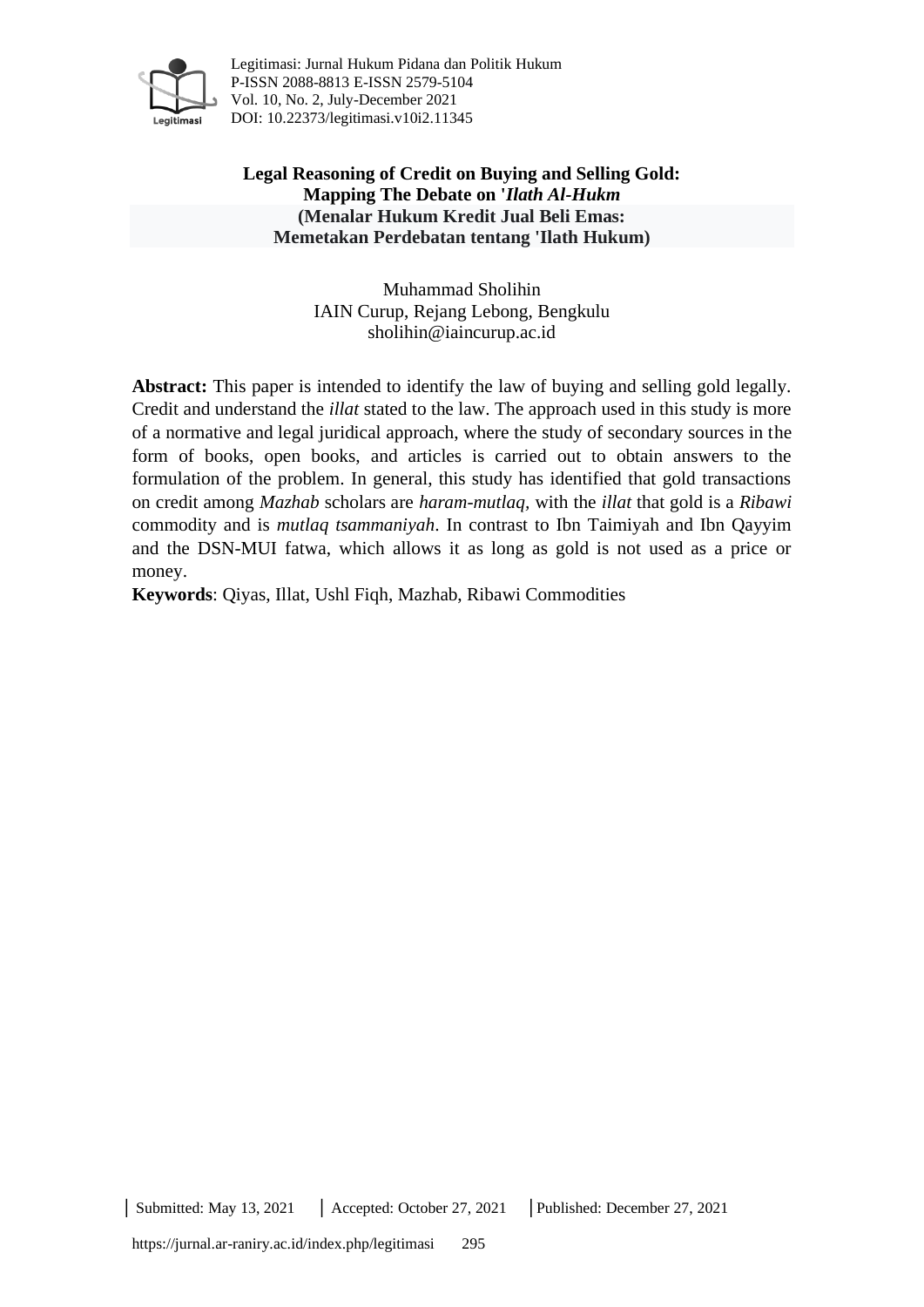*Abstrak: Tulisan ini dimaksudkan untuk mengidentifikasi hukum jual beli emas secara legal. Menghargai dan memahami illat yang dinyatakan dalam undang-undang. Pendekatan yang digunakan dalam penelitian ini lebih merupakan pendekatan yuridis normatif dan hukum, dimana kajian terhadap sumber-sumber sekunder berupa bukubuku, buku-buku terbuka, dan artikel-artikel dilakukan untuk memperoleh jawaban atas rumusan masalah. Secara umum penelitian ini telah mengidentifikasi bahwa transaksi emas secara kredit di kalangan ulama mashab adalah haram-mutlaq, dengan illat bahwa emas adalah komoditas ribawi dan mutlaq tsammaniyah. Berbeda dengan Ibnu Taymiyah dan Ibnu Qayyim serta fatwa DSN-MUI, yang membolehkan selama emas tidak dijadikan sebagai harga atau uang.*

*Kata Kunci: Qiyas, Illat, Ushl Fiqh, Mazhab, Komoditi Ribawi*

#### **A. Introduction**

The development of problems faced by Muslims has resulted in the emergence of new legal issues. Problems that are often not found references from various existing fatwas and fiqh treasures. This condition demands ijtihad, which is carried out continuously by scholars, both personally and collectively.<sup>1</sup> In addition, the development of Islamic law issues is also driven by the increasing needs of Muslims for various things, both products and services. In this context, buying and selling gold on credit has become one of the contemporary fiqh issues. This issue does not give rise to various ijtihad,<sup>2</sup> but at the same time encourages legal debates about buying and selling gold on credit – is it permissible, or is it something that is prohibited because it causes us to fall into the act of *usury.* In addition, this issue also encourages the emergence and publication of various literature, especially in the form of journals, which discuss and photograph the debate regarding the law of buying and selling gold on credit.

Midisen and Handayani (2021) examine how fiqh reviews the buying and selling of gold on credit. Through his studies, he concludes that there are two opinions regarding the sale and purchase of gold on credit. The first opinion of most scholars

<sup>1</sup> Lina Kushidayati,"The Development of Islamic Law in Indonesia," *Qudus International Journal of Islamic Studies* 1,no.2(2014): 163–80, https://doi.org/https://doi.org/10.21043/QIJIS.V1I2.185.

<sup>2</sup> Kisanda Midisen dan Santi Handayani, "Jual Beli Emas Secara Tidak Tunai Ditinjau Secara Hukum Fiqih," *Jurnal Ekonomi Syariah Pelita Bangsa* 6, no. 2 (2021): 10–19.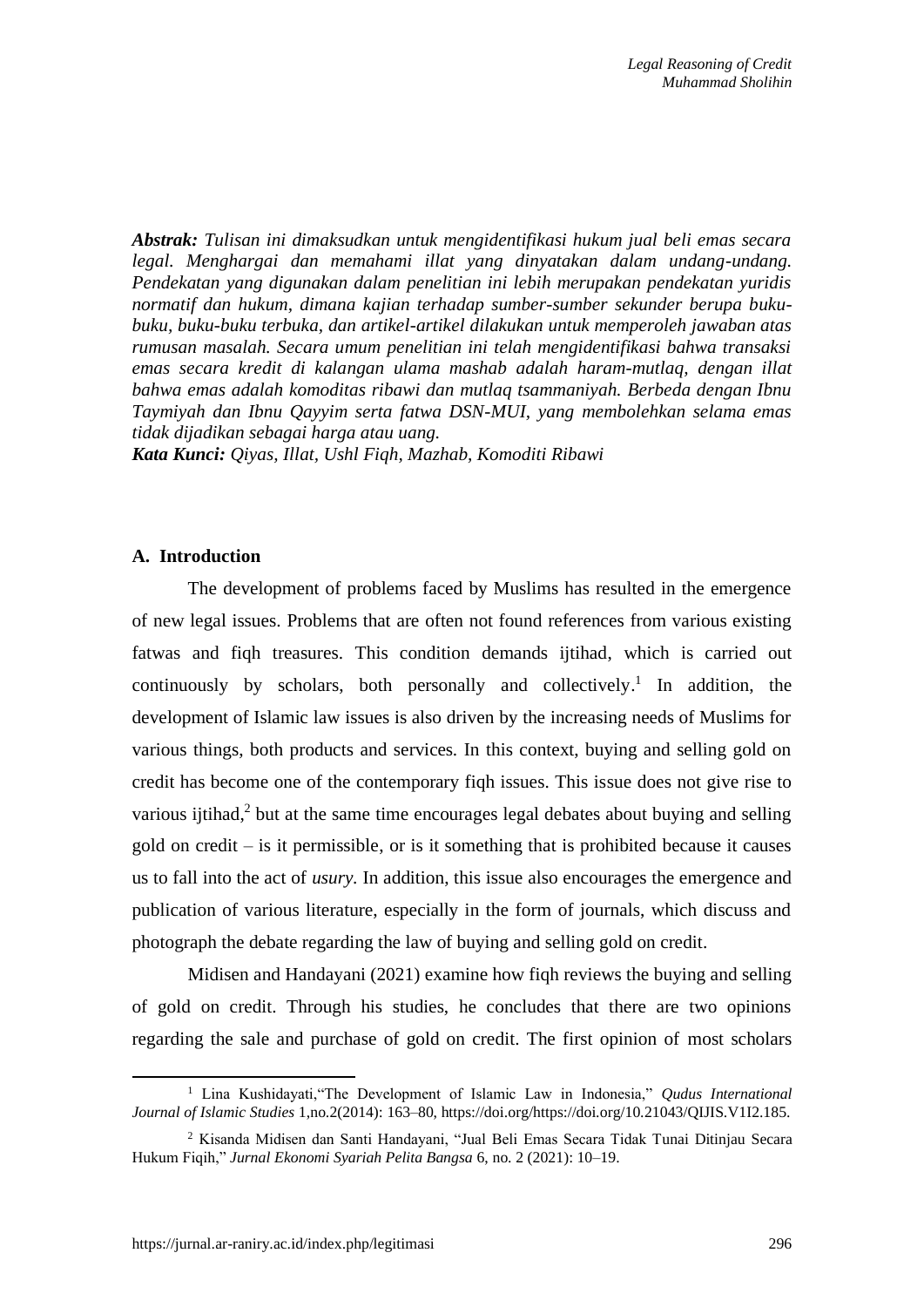(i.e., Hanafi school; Maliki; Shafi'i and Hanbali) tends to prohibit, even forbid, the buying and selling of gold by way of credit. The second opinion is the scholars who allow it, such as Ibn Taimiyah and Ibn Qoyyim. <sup>3</sup> Nurfauziyyah et al. (2020) also conducted a study on the issue of buying and selling gold on credit. He succeeded in concluding that gold transactions should not be carried out on credit. <sup>4</sup> This conclusion was built using the method *qiyas*, where credit transactions in gold are the same as currency exchange (*sharf*), which is also not allowed in cash. In addition to studies on the law of buying and selling gold on credit, several studies also discuss how gold invests and the legal implications it causes.

Siregar (2020) conducted a study on the law of buying and selling gold by dropshipping by referring to the perspective of the Indonesian Ulema Council (MUI) of North Sumatra Province. This study succeeded in identifying the view of the North Sumatran MUI, that gold dropship transactions in the shopee application are illegal. This is because gold is an *amwal usury* that has special treatment if used as an object of buying and selling. <sup>5</sup> On another issue, Nordin et al. (2018) also seeks to explore the understanding of "sharia-compliant gold investment" among Muslim academics at the Tertiary Education Institution, Trengganu. Empirically, this study shows that the understanding of sharia compliance in gold investment among academics is relatively high.<sup>6</sup> This empirical study indicates that sharia compliance in gold investment among academics confirms that knowledge of the law of gold transactions grows adequately among academics. Still related to the issue of gold transactions, Noor (2017) also finds empirically that the public tends to be permissive towards gold transactions, even by

<sup>3</sup> Midisen dan Handayani.

<sup>4</sup> Fithri Nurfauziyyah, Rio Erismen Armen, dan Adril Hakim, "Analisis Hukum Islam terhadap Jual Beli Emas secara Tidak Tunai," *Zhafir: Journal of Islamic Economics, Finance, and Banking* 2, no. 1 (2020).

<sup>5</sup> Sartika Khairani Siregar, "Online Gold Dropship in Shopee Application Under Perspective Indonesia Ulama Council: Study at the Indonesian Ulama Council (MUI) of North Sumatra Province" (State Islamic University of Maulana Malik Ibrahim Malang, 2020).

<sup>6</sup> Nadhirah Nordin et al., "Shariah Compliant Gold Investment: An Understanding among Academicians in Terengganu, Malaysia," *International Journal of Academic Research in Business and Social Sciences* 8, no. 10 (Oktober 2018), https://doi.org/10.6007/ijarbss/v8-i10/4728.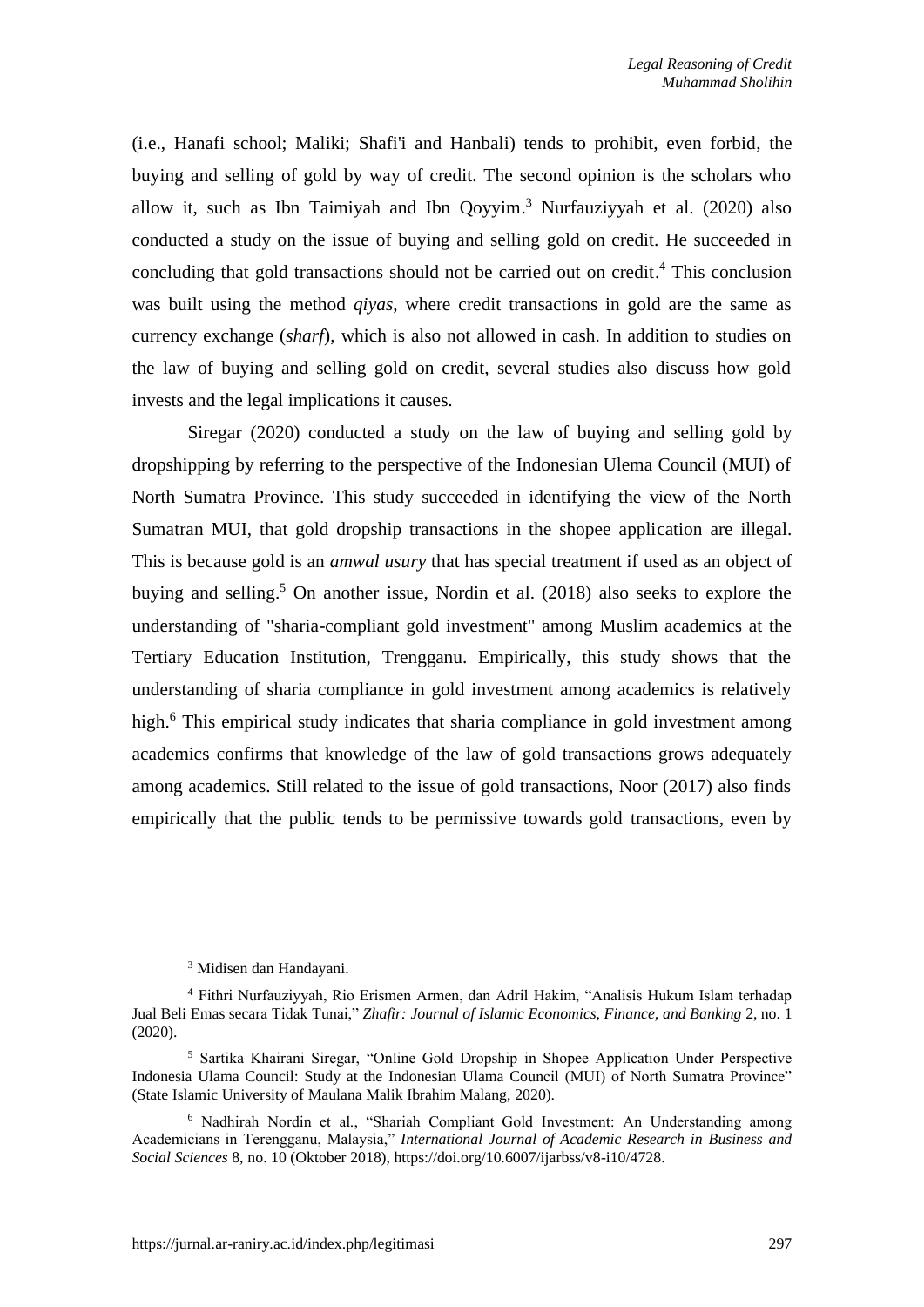using *tricks* through *gold scammers.* 7 *.* Whereas the gold transaction model like this can convincingly be classified as a transaction *usury* and is prohibited in Islam.

Various studies related to gold transactions and published in various journals are even specifically researched in the form of a thesis, with an in-depth study. Some of these studies discuss the law of gold transactions with the credit system in Islam. However, studies examining the caliphate and the roots of the debate regarding the *ilath* legal that underlie the Prohibition or permitting gold transactions on credit are very difficult and even limited to studies by Islamic law scholars. In response, this study attempts to fill this void through several focus studies: *First*, to identify the *ilath* legal behind using qiyas to determine the law of buying and selling gold on credit. *Second,*the legal reasoning in determining the *ilath* permissibility on trade in gold or credit.

To narrate the purpose of the study stated in the previous paragraph, this article is organized into several parts: First, the introductory section describes the research 'gap' related to the *ilath* legal of buying and selling gold on credit. Second, the literature review section, which elaborates on the theory of Qiyas and *Ilath* in *legal reasoning*  Islamic law.<sup>8</sup> Third, the methodology section elaborates on how this study was conducted, both from the data and data sources used, to data analysis. Fourth is the section that reports the findings related to the research problem and a critical analysis of the findings. The fifth part is the conclusion, which outlines the findings as an important contribution of this study and emphasizes the study's limitations, so that it becomes a new offer for future researchers. With these four discussions, it is hoped that this study will be able to critically map the debates that occurred between classical scholars (i.e., shafi'i scholars; hanafi; hanbali; and maliki) and scholars from other schools of thought such as Ibn Taimiyah; and contemporary scholars as Wahbah Al-Zuhaily.

In general, this study is aimed at "mapping the legal debate regarding the sale and purchase of gold on credit. The debate is *concerned with* identifying how legal reasoning is built regarding *ilath* whether legal, or not buying and selling gold on credit is allowed." This means "*ilath* law" is the main issue that will be explored through this

<sup>7</sup> Azman Mohd Noor, "Shari'ah Issues in Gold Trading and Gold Related Scam Schemes," *Al-Shajarah: Journal of Islamic Thought and Civilization*, no. Special Issue: Islamic Banking and Finance (2017).

<sup>8</sup> Ahmad Rofii, "Whither Islamic Legal Reasoning?The Law and Judicial Reasoning of The Religious Courts," *Journal of Indonesian Islam* 8, no. 2 (Desember 2014): 235, https://doi.org/10.15642/JIIS.2014.8.2.235-262.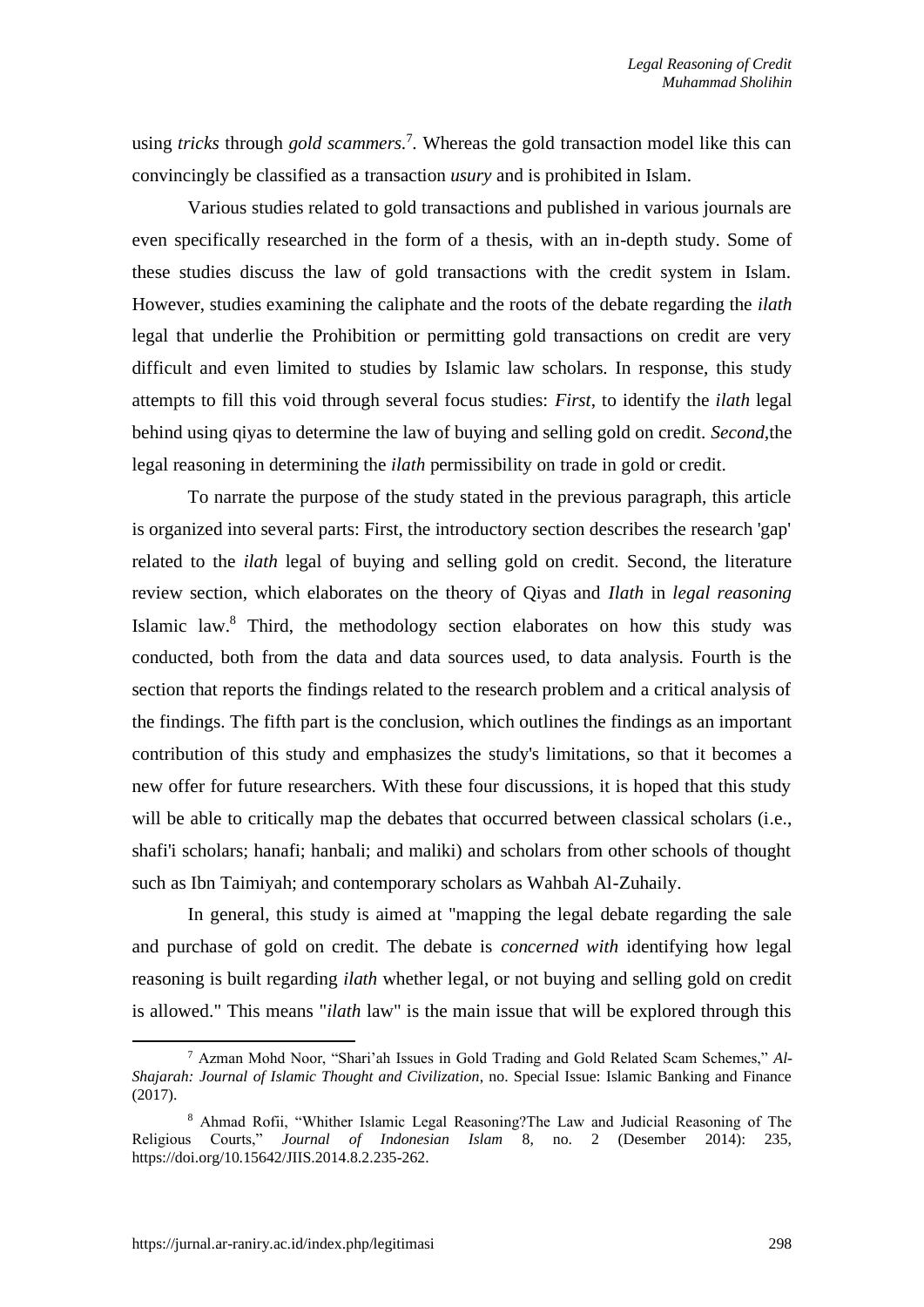study. Thus, the theory *qiyas* becomes the main theory for deriving research questions and can be formulated as follows:

## **Table 1.** Research Questions

| No.            | <b>Research Questions</b>                                                                                                                                    | <b>Variables</b>                 | <b>Indicator</b>                                                                |
|----------------|--------------------------------------------------------------------------------------------------------------------------------------------------------------|----------------------------------|---------------------------------------------------------------------------------|
| 1.             | What is the legal reasoning behind<br>buying and selling gold on credit among<br>scholars? So, what are the legal products<br>resulting from this reasoning? | Legal Reasoning for              | • Determining the Evidence<br>$(al-istidalHow to)$<br>• Interpret the arguments |
|                |                                                                                                                                                              | For Legal Products               | • Haram<br>• Mubah                                                              |
| $\mathfrak{D}$ | What is the legal reasoning behind the<br>legal ilath of buying and selling gold on<br>credit among scholars?                                                | Determination of<br><b>Ilath</b> | • Form of Ilath<br>• Determination Method of<br><b>Ilath</b>                    |

**Source**: author's own

Table 1 provides information on at least three aspects (variables) studied, namely: "legal reasoning", "law product", and "taqrir al-ilath". Two main references inspire this aspect of the study, namely: Levi  $(1994)$ <sup>9</sup> and Al-Ghazali  $(1993;1997)$ .<sup>10</sup> Levi (1994) defines legal reasoning as a process in which the reviewers interpret the sources of law.<sup>11</sup> Concerning Islamic law, this process is known as *al-istidlal*.<sup>12</sup> Efforts to find *istidlal* generally have implications for the methods and patterns of the scholars in interpreting legal arguments. In addition, regarding the determination of *ilath* legal, Al-Ghazali's thoughts regarding *ilath are* referred to as theoretical foundations, 13 making it possible to identify the form of legal ilath behind buying and selling gold on credit and methods of determining *ilath* attached to *istinbath* legal.

<sup>9</sup> Edward Levi, *An Introduction to Legal Reasoning* (Chicago: The University of Chicago, 1949).

<sup>10</sup> Abu Hamid Al-Ghazali, *Al Mustasfa min Ilm Al-Ushl* (Beirut: Ar-Risalah, 1997); Abu Hamid Al-Ghazali, *Asas Al-Qiyas* (Riyad: Maktabah Al-Abikan, 1993).

<sup>11</sup> Levi, *An Introduction to Legal Reasoning*.

<sup>12</sup> Abu al-Ma'ali Al-Juwayni, *Al-Burhani fi Ushl Al-Fiqh* (Qatar: Matba'at al-Dawhah al-Hadīthah, n.d.).

<sup>13</sup> Al-Ghazali, *Al Mustasfa min Ilm Al-Ushl*; Al-Ghazali, *Asas Al-Qiyas*.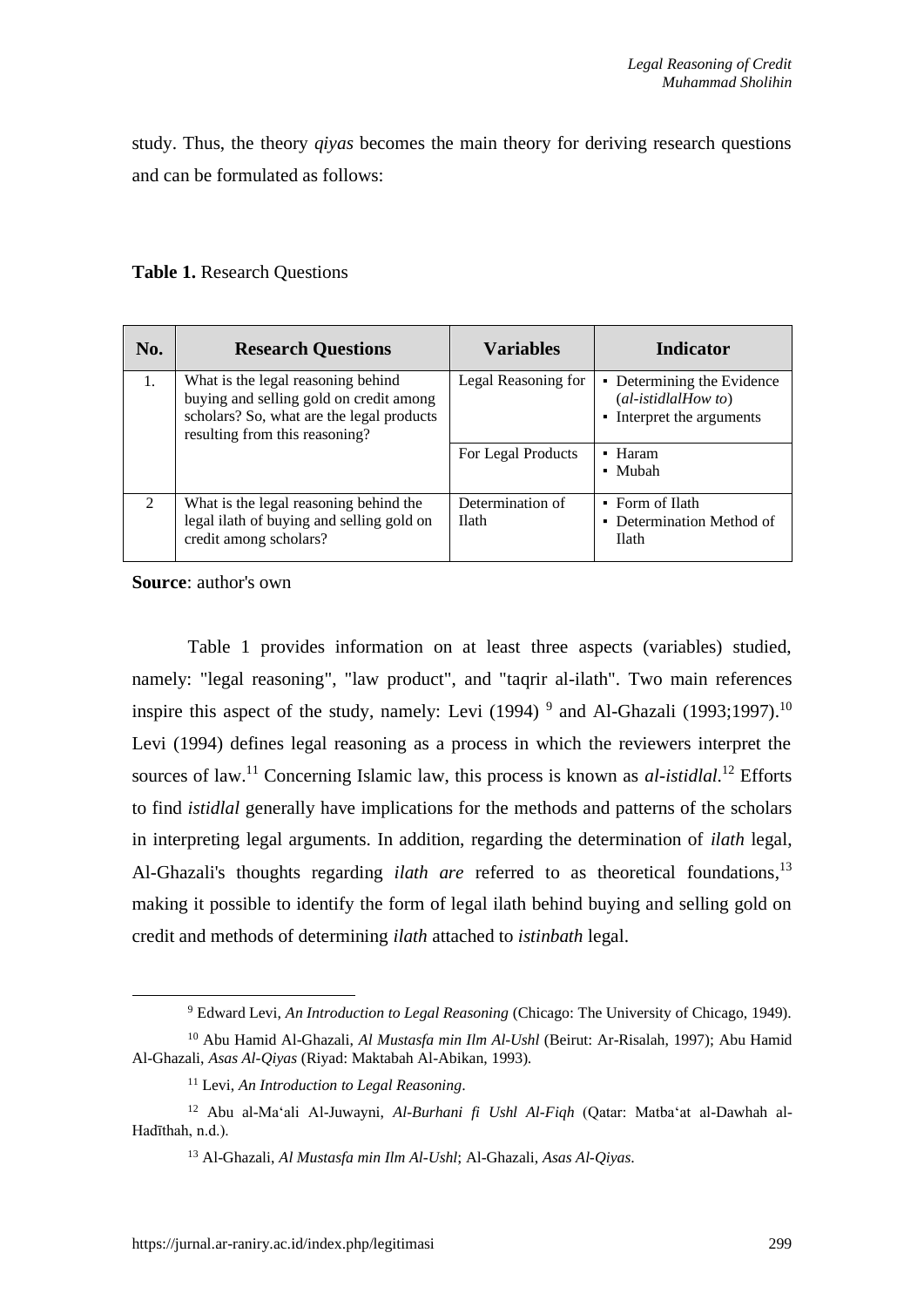#### **B. Literature Review**

Establishing a law in the Islamic tradition is a complex process. Not only does it require ijtihad, but it also relies on an accurate and valid methodology in the tradition *ushl fiqh.* <sup>14</sup> Therefore, this section will elaborate on two important concepts believed to be the foundation of the analysis of legal issues surrounding the sale and purchase of gold on credit. The discussion includes (1) *Al-istidlal:* a process in which the *mujtahids* (jurisprudence) try to find the right arguments and interpret them; (2) if there is no argument, then the concept of *Qiyas is* applied as legal reasoning. <sup>15</sup> These two discussions are intended to be an analytical framework in identifying the *aspects* legal offered on the legal issue of buying and selling credit in gold.

## *a. Al-Istidlal: Concepts and Methods of Legal Argument*

Islamic law has a unique method of searching for legal arguments and is very dynamic. <sup>16</sup> Therefore, in the tradition *ushl al-fiqh, the* method of searching for legal arguments has a fairly wide portion of the discussion in the debate *ushl fiqh.* <sup>17</sup> These differences produce a dynamic method for determining legal arguments and a hierarchy of arguments referred to in legal settlement (*al-istinbath*) by mujtahids. When there is a debate (*khilafiah*) among mujtahids in searching for Evidence, and setting it as a source of Islamic law, then it is called *manhaj al-istidlal* (*mashab al-istidlal*). The term refers to the demonstration (al-burhani) of the proposition of a preposition that is considered true, and is easily accepted by a group of people (darurah). Then it becomes a reference with various forms of accompanying instruments. <sup>18</sup> This means, *istidlal* refers to the process of determining legal references that are accepted collectively, and has a dimension of truth that is difficult to refute, so it is worthy of being used as an argument in establishing Islamic law.

<sup>14</sup> Hafas Furqani dan Mohamed Aslam Haneef, "Usul Al-Iqtisad approach in developing the foundations of Islamic economics discipline," *Methodology of Islamic Economics* (Routledge, 2019), https://doi.org/10.4324/9780429320804-5.

<sup>15</sup> Al-Juwayni, *Al-Burhani fi Ushl Al-Fiqh*.

<sup>&</sup>lt;sup>16</sup> N.J. Coulson, *A History of Islamic Law* (Edinburgh: Edinburgh University Press, 1964).

<sup>17</sup> Umar Muhaimin, "Metode Istidlal dan Istishab: Formulasi Metodologi Ijtihad," *YUDISIA : Jurnal Pemikiran Hukum dan Hukum Islam* 8, no. 2 (April 2018): 330, https://doi.org/10.21043/yudisia.v8i2.3243.

<sup>18</sup> Abdu Arrahman Maidi, "Manhaj al-Istidlal Al-Fiqhy 'inda Al Maliki wa Asruhu fi al-Khilafi Dakhil Al-Mashab" (Universite d'Oran Ahmed ben Bella, 2019).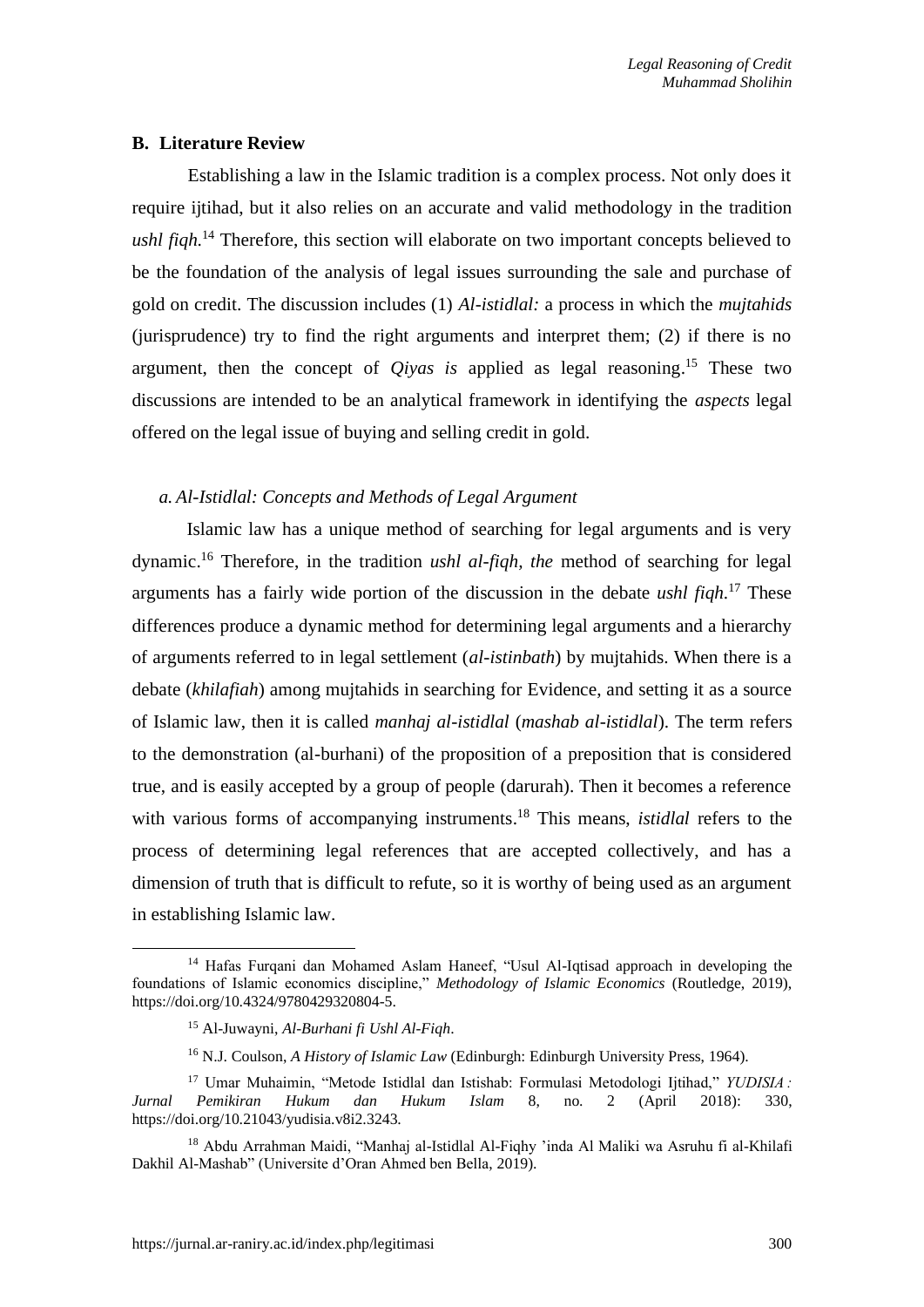In discussing and interpreting *istidlal,* scholars *ushl fiqh* to explain the concept in the context of "adilah" (*source of law*). In this case, Imam Al-Ghazali interprets that the relation between istidal and legal proposition lies in two things, namely: "process" and "form of the legal proposition". The forms of legal arguments agreed upon among scholars *ushl fiqh* include: "Quran", "hadith", and *ijma'* <sup>19</sup> *.* These three forms of theorem require various approaches to produce legal statements from them. In the context of the Quran and hadith, for example, Imam Al-Ghazali introduced the theory of "turuq alistismari": a process of seeking *dalalah* (argument aspect) from the propositions of the Quran and Hadith. In this case, there are several forms, namely: sometimes in the form of words (*al-aqwal*) which indicate something with *sighat* (formulation); *mandzum*  (structures); *fahwa* (contents); *understand* (understanding); *iqtidha'* (need); *emergency* (important needs); *ma'qul* (reason); and *ma'na* (meaning) which is interpreted from the text.<sup>20</sup> All the concepts offered by Al-Ghazali are applied according to the context for which a mujtahid seeks legal arguments.

Thus, if considered in more detail, the order of the arguments presented by Al-Ghazali emphasizes one thing, that: a mujtahid in deciding a law should ideally pay attention to the hierarchy of legal sources, namely: "quran", "hadith" and "ijma". It is just that in processing the arguments chosen from these legal sources, the mujtahids have the autonomy in determining what method or *manhaj* ushl fiqh to use. This method is very determinant with the form of the argument used in producing a legal product. Al-Zarkazy (1992) classifies the arguments into three forms, namely: "proposition *sima'i", "aqli proposition",* and "proposition *wad'i*". <sup>21</sup> Meanwhile, the argument *sima'i*  is the *al-lafdzi al-masmu',* proposition which in the Fiqh tradition is defined as the syar'i proposition which includes the Quran; Sunnah; Ijma 'and *al-Istidlal.* <sup>22</sup> In addition, scholars of the caliber of Sheikh Abdul Khattab Al-Hanbali (1985) categorize the arguments into several forms, namely: (1)arguments *asl* which include the Quran, Sunnah, Ijma', and Ijma' Companions; (2)argument *ma'qul,* which includes *lahn khitob* (extracted meaning from text); and *fahw khitob* (indicated by texts); and (3) *istishab hal*

<sup>19</sup> Al-Ghazali, *Al Mustasfa min Ilm Al-Ushl*.

<sup>20</sup> Al-Ghazali.

<sup>21</sup> Al-Zarkasyi, *Al-Bahr Al-Muhith fi Ushl Al-Fiqh Vol. 1* (Bairut: Dar Al Safwa, 1992).

<sup>22</sup> Al-Zarkasyi.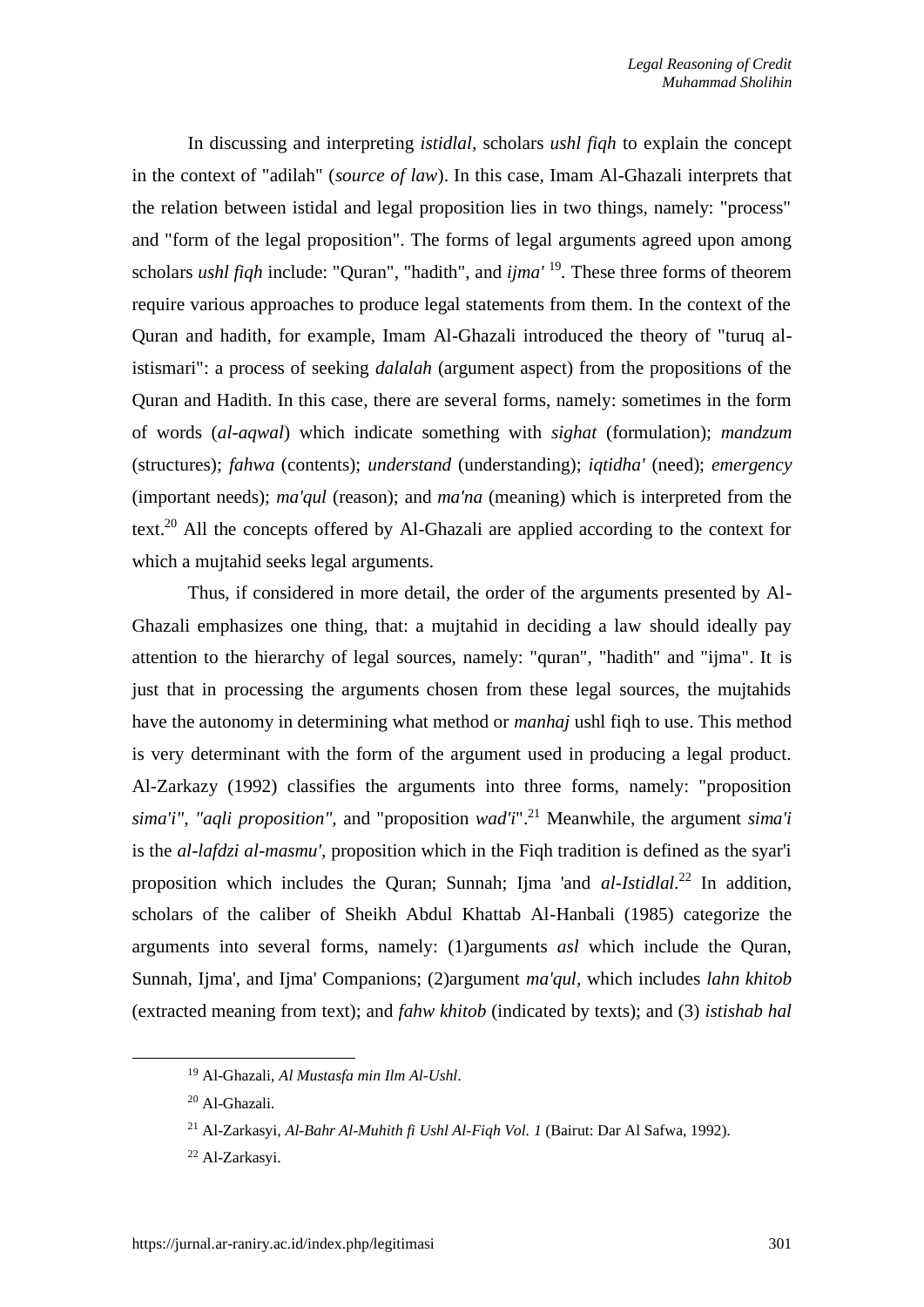or defined as the determination of the law based on the previous  $\text{law.}^{23}$  The various forms of the arguments that have been grouped by the scholars of this school of course have broad implications for the methodology used by the mujtahids in understanding and producing legal norms from these arguments.

Joseph E. Lowry (2003) agrees with Schacht, categorizing the Quran and Sunnah as two main principles. Then make *ijma'* and *qiyas* as two subordinate sources of the two main sources  $^{24}$ . Putting givas as a subordinate source is rational because *qiyas is* more accurately referred to as a method of legal reasoning rather than a source of law. This was then explained in detail by Abu Hamid Al-Ghazali regarding the foundation of *qiyas*. <sup>25</sup> Some scholars and mujtahids say that the methodology of Islamic law is built through popular disciplines, with the term *ushl al-fiqh.* <sup>26</sup> It is no exaggeration among Islamic jurists, *ushl fiqh is* called the *queen of science* in Islamic studies. That is, *ushl fiqh is* not just a methodology but has become the queen of Islamic studies.

In addition to *ushl fiqh,* Jackson (2002) identifies a method in building legal arguments from intellectual work inscribed by Ibn Rush in his work, *bidayatul mujtahid.* In this case, Ibn Rushd introduces two approaches to the proposition, namely: (i) "legal interpretation" which is intended to meet practical needs; and (ii) an approach that seeks to maintain consistency with the overarching prescriptive hermeneutics.<sup>27</sup> These two approaches have practically different emphases. The "legal interpretation" approach is more oriented towards its goal to answer practical legal issues. This "legal interpretation" approach has a distinctive tradition of selecting legal arguments in establishing Islamic law. Generally, the arguments are *tatabu' ar rukhsah* (considering the beneficials)*.* This tradition encourages the use of the " proposition massive*maslahah*, both in the form of Islamic texts, ie, the Quran and Hadith, as well as fiqh

<sup>23</sup> Sheikh Abdul Khatab Al-Hanbali, *Tamhid fi Ushl Al-Fiqh Vol. 1* (Saudi Arabia: Dar Al-Madani, 1985).

<sup>24</sup> Joseph Lowry, "Does Shafi'i have a Theory of Four Sources of Law?," in *Studies in Islamic Legal Theory*, ed. oleh Bernard G. Weiss (Leiden: Brill, 2003), 23–50.

<sup>25</sup> Al-Ghazali, *Asas Al-Qiyas*.

<sup>&</sup>lt;sup>26</sup> Furqani dan Haneef, "Usul Al-Iqtisad approach in developing the foundations of Islamic economics discipline."

 $27$  Sherman A. Jackson, "Fiction and Formalism: Toward a Functional Analysis of Usul al-fiqh," in *Studies in Islamic Law and Society Vol. 15*, ed. oleh Bernard G. Weiss (Leiden: Brill, 2002).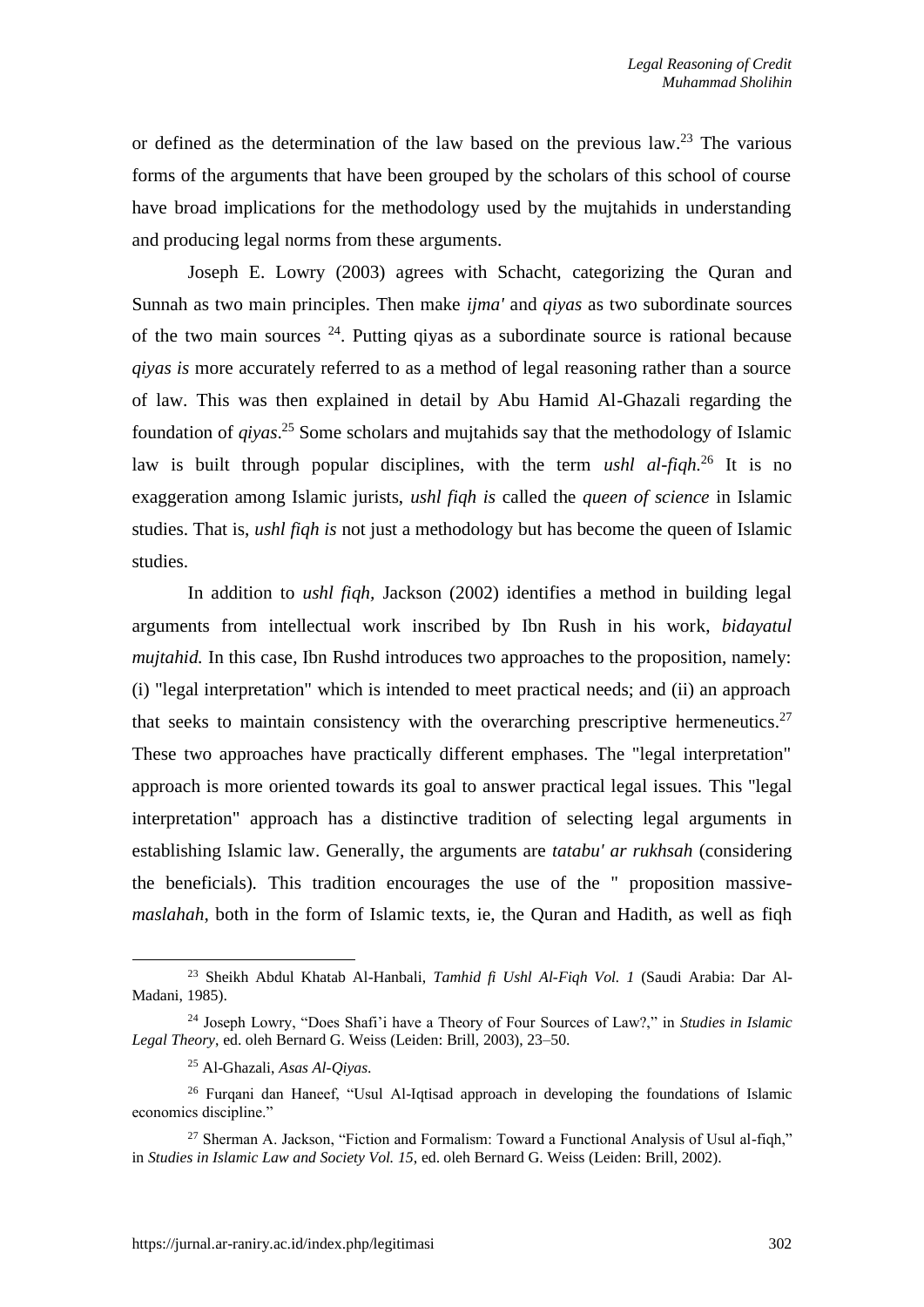rules. In addition, the analysis framework *ushl fiqh*. This analytical framework allows mujtahids to produce legal products that pay attention to aspects of the purpose and function of law for the community and Muslims. This is in line with the basic meaning of *ushl fiqh*: "the methodological and philosophical foundation of Islamic law. It is as a methodology for deriving the law from revelation."<sup>28</sup> The second method offered by Ibn Rush is more visible as "new legal formalism," where legal hermeneutics plays an important role as the istinbath method or the fabrication of Islamic legal theory. Islamic legal hermeneutics itself refers to "interpretive activities" that understand the text on a basis *grounded* to find messages and critical points from existing Islamic legal texts. The product of this approach is a critical legal status that is useful in responding to needs and is more visible as an alternative in matters of Islamic law.

#### *b. Qiyas as Reasoning for Islamic Law: Concepts and Methodological Components*

Another theory that needs to be elaborated is *qiyas*: an approach that consistently combines new issues (*furu'*) and established laws in the Quran and Sunnah (*hukm ashl*). This comparison is carried out to find "similarity" in the aspect of *ilath* legal. <sup>29</sup> Fukiko and Yasushi (2021) identify that *qiyas is* accepted as "the commonly accepted tool for speculative discernment for legal interpretation.<sup>30</sup> It is interpreted as a *tool for speculative discrimination for legal interpretation* because it is a process that seeks to equate a law from events that do not have legal texts with events that already have legal texts, because of the similarity of *illat.* <sup>31</sup> Etymologically, *qiyas* means speculation as a result of estimating similarities. In this case, doing *qiyas* means estimating the similarity of two things that are characteristically different.

Although Al-Ghazali identified that *qiyas* is a space *caliphate*, especially regarding its acceptance and use as a proposition or legal method, this encourages the

<sup>28</sup> Jackson.

 $29$  Fauzi Fauzi, "The Principles for Ijtihâd in Response to The Contemporary Problems," *MIQOT: Jurnal Ilmu-ilmu Keislaman* 42, no. 2 (Februari 2019): 281, https://doi.org/10.30821/miqot.v42i2.557.

<sup>&</sup>lt;sup>30</sup> Ikehata Fukiko dan Kosugi Yasushi, "Ijma' in Islamic Law and Islamic Thought : Tradition, Contemporary Relevance , and Prospects," *Kyoto Bulletin of Islamic Area Studies* 14 (2021): 5–29.

<sup>31</sup> Ahmad Masfuful Fuad, "Qiyas Sebagai Salah Satu Metode Istinbāṭ Al-Ḥukm," *MAZAHIB* 15, no. 1 (Desember 2016): 42–60, https://doi.org/10.21093/mj.v15i1.606.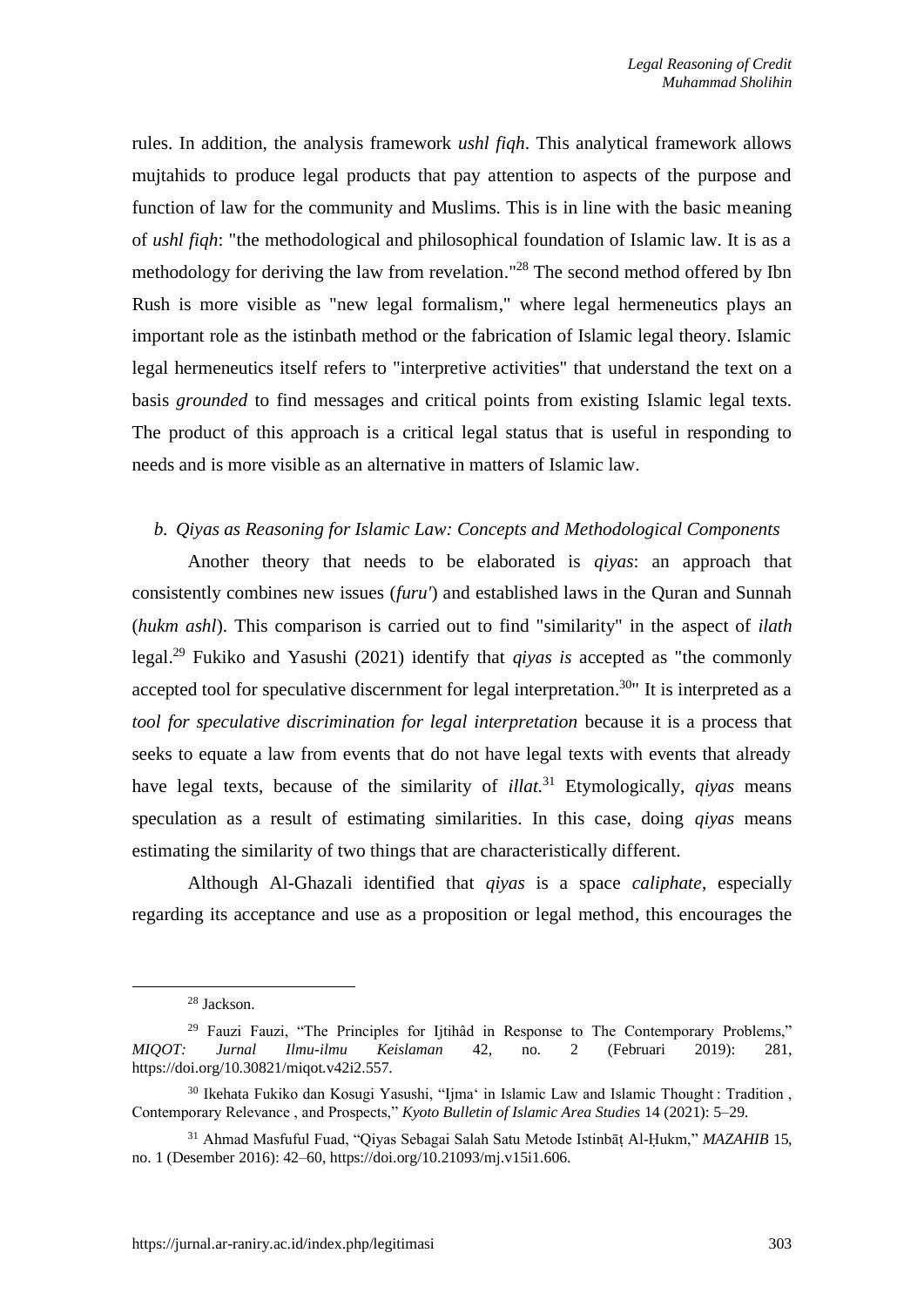birth of groups that reject and deny *qiyas* <sup>32</sup> . Abu Hamid Al-Ghazali succeeded in identifying the foundations of qiyas, both in terms of concepts and methodologies generally introduced by mujtahids. Al-Ghazali explains the word *qiyas* through two meanings: *First*,, *qiyas is* according to Al-Ghazaligrouped into the classification *generalof al-tawqif.* However, it is more specific in its form—a *qiyas* that includes the understanding of maqasidi-ma'qul. So *qiyas* in this form is acceptable. *Second*, the second form is to relate something to the same thing—because there is "" (*similarityeg*). According to some scholars, this includes *qiyas* batil which is not following the Shari'a. <sup>33</sup> Therefore, Al-Ghazali asserts that *qiyas* that can be accepted as part of *istidlal* is *qiyas* or an analogy based on *tawqif al-mahd* (ie, comparing *furu'* and *asl* concerning the existence of similarities *maqsud* (*illat shari'i).* In this case, *qiyas* can be categorized as a method *istinbat* that can be accounted for because *qiyas is* through reasoning that is based on texts or *tawqif lil-nash*. <sup>34</sup> This meaning then positions *qiyas* as a valid and accepted method in thetradition *ushl fiqh*, so it is elaborated. widely as a methodology establishment of Islamic law.

The element *qiyas* and discussed extensively in the tradition *ushl fiqh* include; First, *"Al-asl"* (األصل (which is *lafas musytarok* which is generally defined as the foundation, the base, the source and the base. the terminology,*"al-asl"* referring to old cases, as object *qiyas* or existing case law provisions textually in *texts* and *ijma'.* In terms *ushlfiqh, al-aSl* often verbalized *musyabbah bin* (مشبه به). This means *asl* a place or event that is used as a measure, comparison or equaled. <sup>35</sup> As one of the pillars of *Qiyas, asl* must meet several requirements: (i) the laws that exist on *asl* bersipat fixed; (ii) Decree law on *asl* should be based on the path *sam'i syar'i,* not *aqli.* Because whatever is determined through the instruments of *aqli* and *lughawi* (language) is not alaw *syara'* that can be used as a guide for *qiyas;* (iii) determine method *illat* on *asl* also through *sam'i;*(iv) *asl* is not *furu* 'for *asl* another. Meaning, legal provisions in *asl* was not based on *qiyas,* but because there are the texts or *ijma ';* (v) The argument that sets *illat* on *asl* was special for *asl,* did not include the *furu ';* (vi) *asl* must not get out of the

<sup>32</sup> Al-Ghazali, *Asas Al-Qiyas*.

<sup>33</sup> Al-Ghazali.

<sup>34</sup> Fuad, "Qiyas Sebagai Salah Satu Metode Istinbāṭ Al-Ḥukm."

<sup>35</sup> Fuad.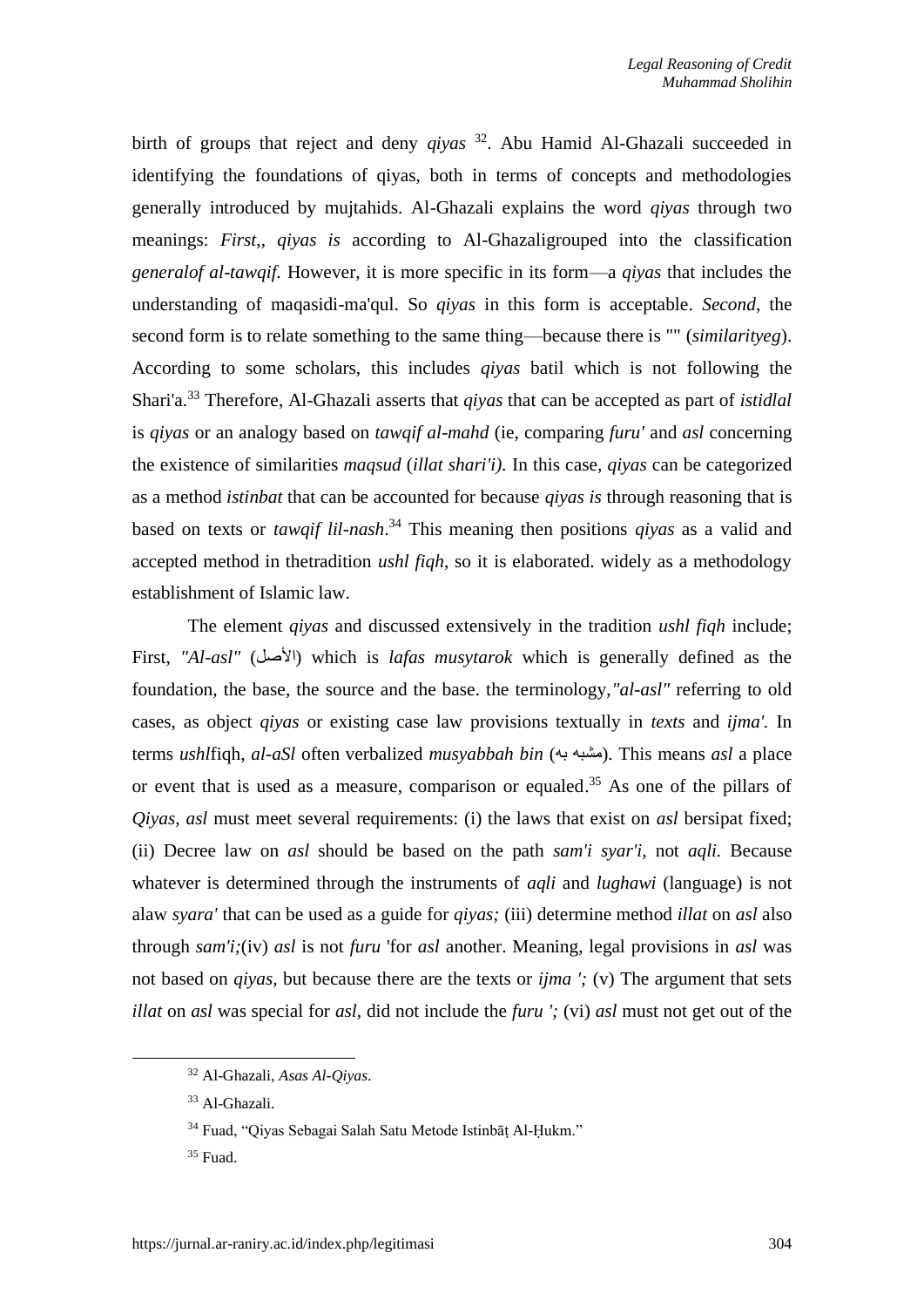rules *qiyas.* That is, *qiyas* should not go out of the general rule and become an exception. <sup>36</sup> Because, if he is out of the general rule, it is automatically *asl* can not be relied upon *qiyas.*

The second element is *furu'* (الفرع), which is often also called *musyabbah* (مشبه) or similar. In theory *qiyas, furu* 'isdefined as a case of wanting to be likened to *aSl* in the absence of *texts* that clearly states the law. That, *furu* 'is processed to be equated with *asl.* Substantially, *furu* 'isa new thing with an unclear legal status and is assumed to have in common with *asl.* It should therefore be found to the point of similarity*(illat)*between *asl* and *furu* '. <sup>37</sup> The requirements for *illat* proposed in the tradition of *ushl fiqh legally* include: (i) *furu'* has not been determined based on *texts* or *ijma';*(ii) the discovery of *illat asl* in *furu ';* (iii) the levels of *illat* contained in *furu* 'should not be less than *illat* exist in *asl;* (iv) in *furu* 'notfound anything stronger against and become a barrier to equalize *furu'* and the law *asl;* (v) the law of the *furu* 'does not precede a legal requirement on *asl.*<sup>38</sup> *Third*, the law of *asl* (حكم الأصل) is a legal form (ie, mandatory, *harm,* halal, or permissible), as determined by *nash* text. So the concept *ushl* fiqh, law *asl* have some requirements: (i)law *asl* must be determined by the texts or *ijma ';* (ii) the law *asl* is *ma'qul al-ma'na* or rational and can be digested by the mind <sup>39</sup>. The fourth component of *qiyas* is *illat* (العلة), which is interpreted as *Evidence* or reason, behind the law that has been established by the texts, i.e., the Quran and Sunnah.

The requirements of *illat* include: (i) *illat* must be a clear and visible nature, so that it becomes something that can be identified. Because *illat* plays an important role in determining the law; (ii) *illat* must be strong, not affected by changes in individuals, situations or the environment, with an understanding that can accommodate all changes that occur definitively; (iii) must have a correlation (*munāsib*) between the established law and *illat;* (iv) There is a property that can only be found in *asl*. Nevertheless, *illat* must have a broad reach (*muta'addy*); and (v) This characteristic does not contradict the *texts.* <sup>40</sup> With the complexity oftheory *qiyas* this, and then it is used as legal reasoning to

<sup>36</sup> Fuad.

<sup>37</sup> Sakirman, "Metodologi Qiyas dalam Istinbath Hukum Islam," *Jurnal Pemikiran Hukum dan Hukum Islam* 148 (n.d.): 148–62; Fuad, "Qiyas Sebagai Salah Satu Metode Istinbāṭ Al-Ḥukm."

<sup>38</sup> Fuad, "Qiyas Sebagai Salah Satu Metode Istinbāṭ Al-Ḥukm."

<sup>39</sup> Fuad.

<sup>40</sup> Fuad.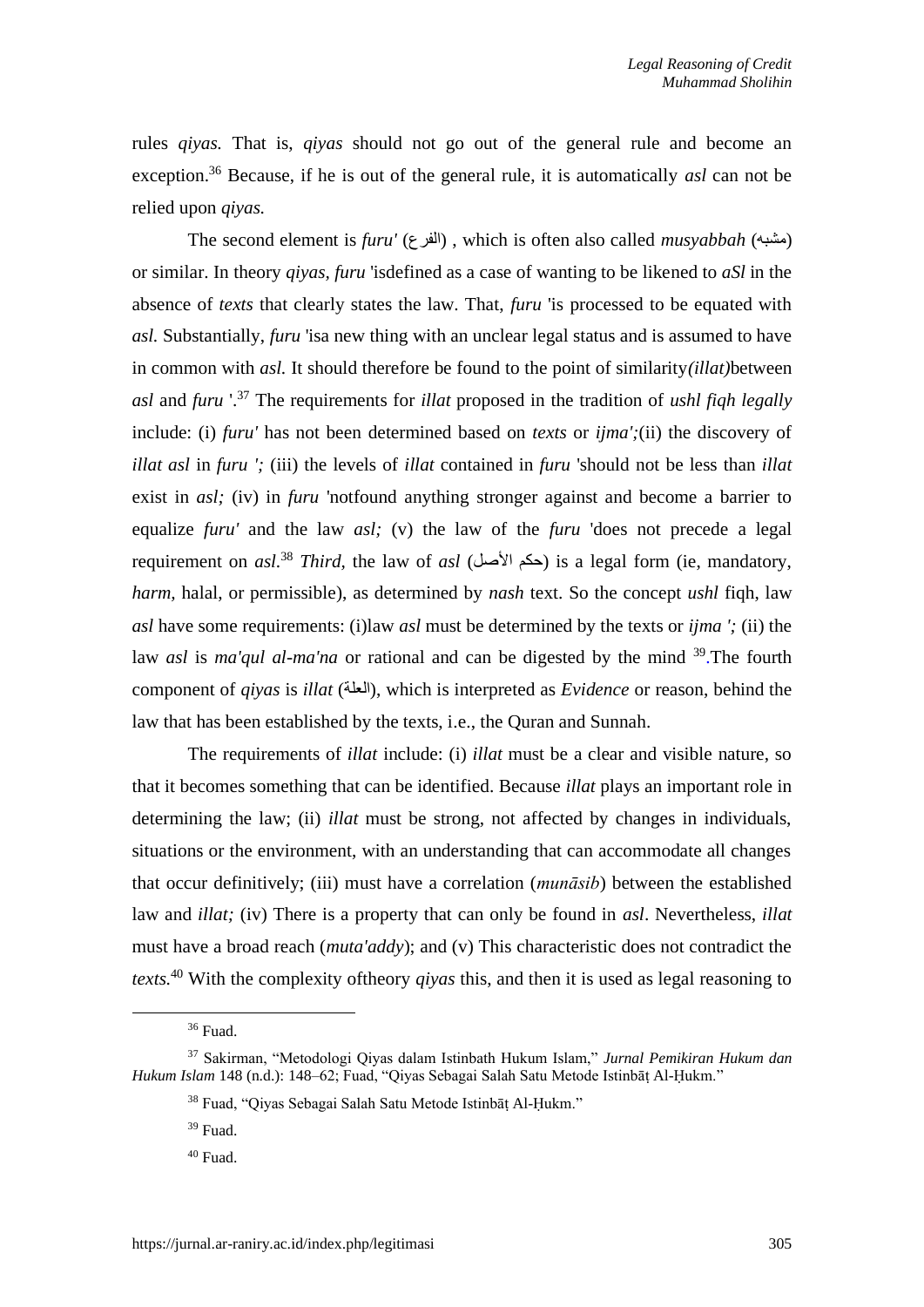produce legal opinions, it is not something new. Nevertheless, this complexity grew with the widespread use of *qiyas,* or analogical reasoning in various philosophical traditions.

Wael B. Hallaq identified that the use of *qiyas* has been going on for a long time, even before *ushl fiqh* accepted it as a legal methodology. In the tradition of knowledge in Persian society, *qiyas* have been used extensively. Imam Shafi'ite termed *qiyas* suchas the *folk of qiyas* <sup>41</sup> *.* The difference between *qiyas* before *ushl fiqh is*that it is not categorized as a legal theory closely related to *reasoning* (*ra'yu*). Only later in Imam Shafi'i, *qiyas* grouped as a methodology that stands on the foundation of reasoning or *ra'yu.* <sup>42</sup> This is understandable, because Muhammad Idris As-Shafi'i built the concept of *qiyas* as an inseparable part of *ijtihad.* Because *qiyas* involves methods *legal reasoning* specific. For him, *ijtihad* and *qiyas* are two sides of a coin that cannot be separated. Both guide all forms of methodological reasoning against the Quran and Sunnah. <sup>43</sup> Although Shafi'i introduced *qiyas* as a method of *legal interpretation* of Islamic texts, he still gave the principle when *qiyas* could be used as a method. The limitation refers to the "absence" or "absence" of the law which is concretely explained by the *texts* on new issues (*furu'*). Thus, *qiyas* cannot be used haphazardly without limitations and rules. Nevertheless, it must be used while still referring to the principles outlined by *ushl fiqh,* scholarsas well as religious scholars such as Muhammad Idris As-Shafi'i.

## **C. Method**

Paper applies the study model conducted by Fauzi (2008), which emphasizes a qualitative approach, especially related to data collection through document studies.<sup>44</sup> This approach is applied because this study uses secondary sources, books, and journal articles that discuss the law of buying and selling gold credit. Nevertheless, the data are

<sup>41</sup> Wael B. Hallaq, *The Origin and Evolution of Islamic Law* (Cambridge, MA: Cambridge University Press, 2005).

<sup>42</sup> Hallaq.

<sup>43</sup> Wael B. Hallaq, *A History of Islamic Legal Theories*, *A History of Islamic Legal Theories* (Cambridge: Cambridge University Press, 1997), https://doi.org/10.1017/cbo9780511801266.

<sup>&</sup>lt;sup>44</sup> Fauzi, "The Principles for Ijtihâd in Response to The Contemporary Problems."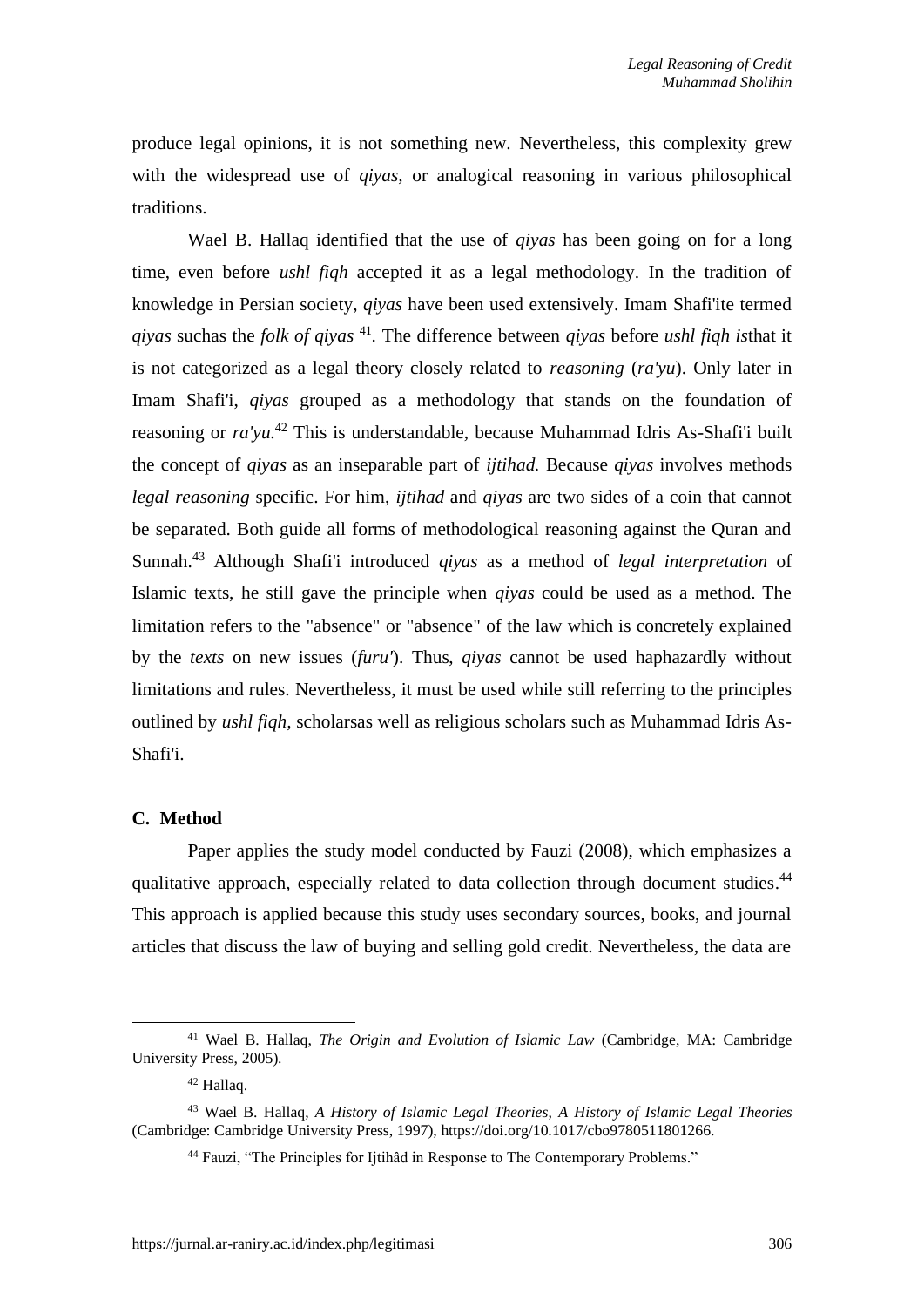classified based on their function to the research question. <sup>45</sup> Data that directly answer research questions are categorized as primary data, then explained from other data, both from books, books, and journal articles. The books used as references are the works of Islamic school scholars, both classical and contemporary. <sup>46</sup> These books are used as a source of explanation regarding the law of credit on gold and become a theoretical framework related to *qiyas*, which is often used as legal reasoning in cases of gold credit. In addition, other articles were also used and positioned supporting data related to the issue of the study. In addition, Midisen and Handayani (2021) also offer a textual normative and juridical research model<sup> $47$ </sup> to identify the legal construction behind gold transactions in the fiqh tradition.

## **D. Findings and Discussion**

#### a. *Selling and Buying Gold on Credit: Fiqh Opinions and Fatwas The*

The use of gold today has expanded and has transformed its original function. It is not only a commodity, it has become capital for investment. Even now gold is not only traded in cash, but also traded on credit. <sup>48</sup> In this second form, namely buying and selling gold credits, it is a problem and triggers debate among mujtahids, namely, whether it is permissible or *harmful* to buy and sell gold on credit. Several groups of scholars argue in this regard. First, it is the scholars who forbid gold. This is based on the *consensus of* the scholars (ie, Hanafi school; Maliki; Shafi'i; and Hanbali). The *ijma'* is based on the hadith narrated by Imam Muslim No. 1587: "From Ubadah bin Shamith *ra,* that the *Messenger of Allah* (SAW) said:

"*If gold is sold for gold, silver is sold for silver, wheat is sold for wheat, sya'ir (a type of wheat) is sold for sya'ir, dates are sold for with dates, and salt is sold with salt, then the amount (measures or scales) must be the same and paid in cash (cash). If the types of goods are different, then feel free to barter them as you like, but it must be done in cash (cash)."* (HR. *Muslim No. 1587).*

<sup>45</sup> Fauzi.

<sup>46</sup> Muhammad bin Idris As Syafi'i, *Ar Risalah lil imam al Mutalibi Muhammad bin Idris as-Syafi'i* (Bairut: Dar Kutb Al Islamiyyah, 2006); Wahbah Al-Zuhaili, *Mu'amalah al-Maliyah al-Mu'ashirah* (Damaskus: Dar Al-Fikr, 2009); Wahbah Al-Zuhaili, *Al-Wajiz fi Al-Fiqh Al-Islami* (Bairut: Dar Al-Fikr, n.d.); Al-Ghazali, *Asas Al-Qiyas*.

<sup>47</sup> Midisen dan Handayani, "Jual Beli Emas Secara Tidak Tunai Ditinjau Secara Hukum Fiqih."

<sup>48</sup> Midisen dan Handayani.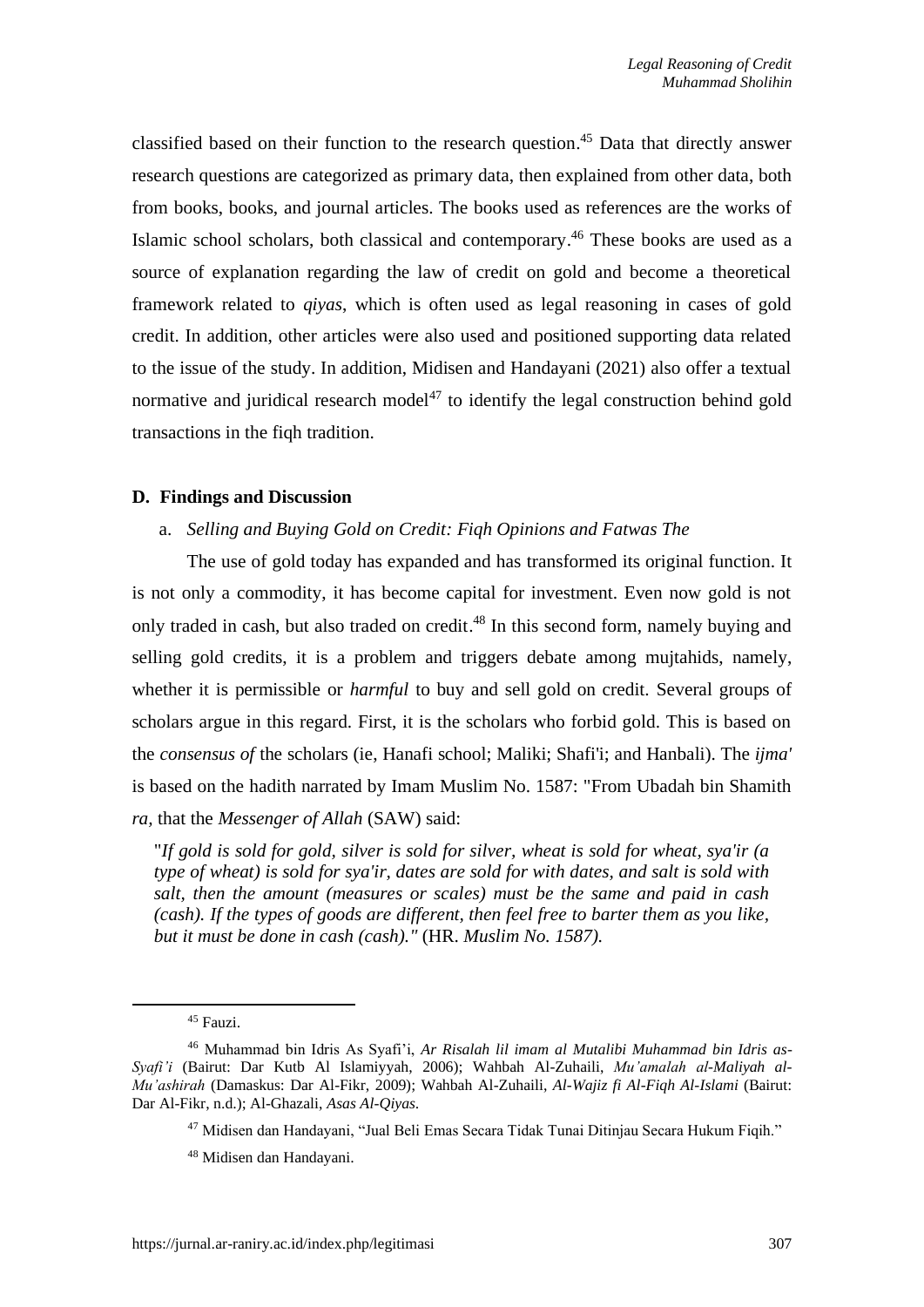This hadith is the foundation of Islamic scholars to forbid the buying and selling of gold when it is not the same size. This transaction is not following the principles of the hadith of *Ubadah bin Samith,* which Imam Muslim also narrated. Muhyiddin ibn Syarif An-Nawawi through his work *Al-Majmu' Syarh Al-Muhazab* Volume. 10, discusses how this ijma' is based on and refers to the hadith. <sup>49</sup> Even An-Nawawi juxtaposes the hadith with QS al-Baqarah 275:

"*Those who eat (transact with) usury cannot stand up, except like people who stagger because of the devil's trance. This happens because they say that buying and selling is the same as usury. Allah has permitted buying and selling and forbidden usury. Whoever has come to him a warning from his Lord (regarding usury), then he stops so that what he has obtained before becomes his and his affairs (up to) to Allah. Whoever repeats (usury transactions), they are the inhabitants of hell. They abide in it*."

These two arguments become *wajh al-ijma'* among scholars to forbid the exchange of gold in different sizes and qualities.<sup>50</sup> Likewise, Ibn Mundzir asserted that scholars agree that two people who exchange money with each other, if they separate before handing over the money, then the transaction has a disability.<sup>51</sup> This adds a requirement for gold transactions; besides having the same amount, it must be cash.

Abu Hamid al-Ghazali is more assertive in his opinion regarding usury transactions on dinar-dirhams; gold and silver. According to him, people who continue to carry out these transactions have believed in favors and have done an injustice.<sup>52</sup> Al-Ghazali explains why commodities such as Dinar, Dirham, gold, and silver are included in the commodity *ribawi,* because these commodities (especially Dinar and Dirham) were created only as a medium, not a goal. When it is transacted to make a profit, it turns from a medium to a commodity, which is against the provisions of fiqh. Because of that, it is also not allowed to buy and sell on credit for usury commodities, including gold.<sup>53</sup> In addition to Al-Ghazali, an Iraqi cleric with the Hanbali school of thought, Ibn Hubaira has also expressed his opinion regarding gold transactions, where according to

<sup>49</sup> Muhyiddin ibn Syarif An-Nawawi, *Al Majmu' Syarh Al Muhazab Vol. 10* (Jeddah: Maktabah Al-Irsyad, n.d.).

<sup>50</sup> An-Nawawi.

<sup>51</sup> Midisen dan Handayani, "Jual Beli Emas Secara Tidak Tunai Ditinjau Secara Hukum Fiqih."

<sup>52</sup> Abu Hamid Al-Ghazali, *Ihya' Ulumuddin Vol. 4* (Bairut: Dar Ibn Hazm, 2005).

<sup>53</sup> Al-Ghazali.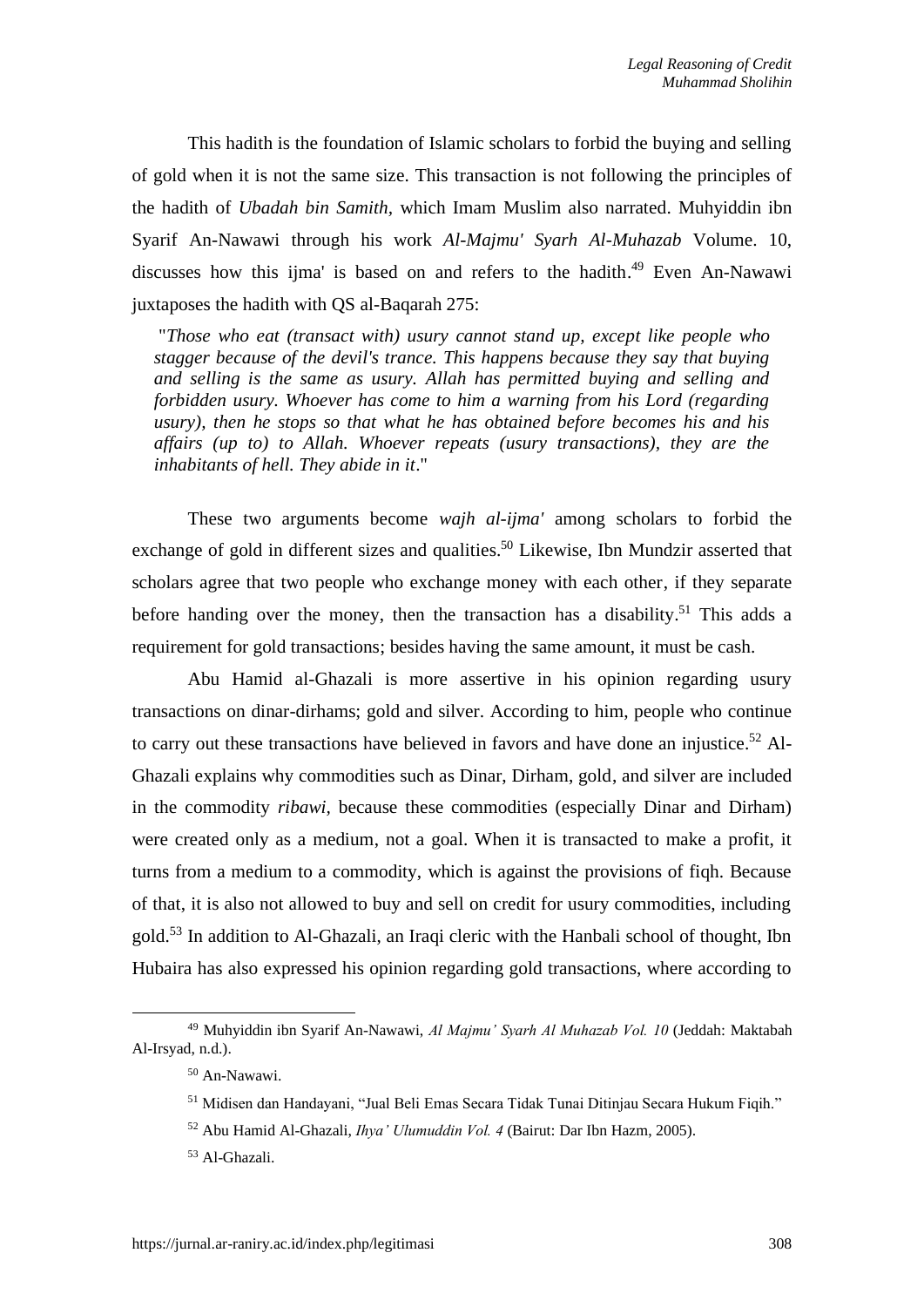him: "it is not permissible to exchange gold for gold, or silver for silver, whether it is still in the form of raw materials, in the form of currency, or the form of jewelry in a non-cash and unequal way. Muslims agree that it is permissible to exchange gold and silver with different sizes, but it will be *harmful* when it is done without cash. 54 Nevertheless, along with its development, the law of buying and selling gold on credit has also been widely discussed by various contemporary scholars and is not only fixed on the fiqh opinions offered by Islamic scholars in the previous era.

First, the decision of scholars around the world through the *Rabithah Alam Islami* (Muslim World League) has discussed the issue of gold and silver transactions at the 5th congress in Mecca: "based on research submitted to the Council of Islamic Institutions regarding *real money* and its law according to the Shari'a. After being reviewed and discussed by the members of the assembly, it was decided as follows: (i) based on that the origin of money is gold and silver and based on the *illat that* usury applies to gold and silver is "mutlaq tsammaniyah" (absolute exchange rate) according to the opinion of the scholars who strong, and based on the opinion of scholars that "mutlaq tsammaniyah" is not limited to gold and silver, even though its status is a precious metal which is the benchmark; also refers that currency at this time is considered as a medium of exchange, replacing gold and silver, and as a measure of price because no one else uses gold and silver as a medium of exchange. So that currency has been trusted and widely used as an investment tool, a means of storing assets, and used as a means of payment of obligations, even though currency's value is not material and physical.

However, its value comes from the user's trust to be transferred, from that thenature *tsammaniyah* (value) is generated. . Referring to this opinion, it was decided that currency is money that stands alone. As for *usury, fadhal* and *nasiah, it* also applies to currency like gold and silver, so the law relating to gold and silver also applies to currency;<sup>55</sup> (ii) currency notes are money that stands alone just as gold and silver coins consist of various types, depending on the country that issued them. Given this, it was decided that: *First*, it is not permissible to exchange one currency for another

<sup>54</sup> Yahya ibn Hubaira, *Ikhtilaf Al-Aimah Al-Ulama' Vol. 1* (Libanon: Dar Kutb Al-'Ilmiyah, 2002).

<sup>55</sup> Midisen dan Handayani, "Jual Beli Emas Secara Tidak Tunai Ditinjau Secara Hukum Fiqih."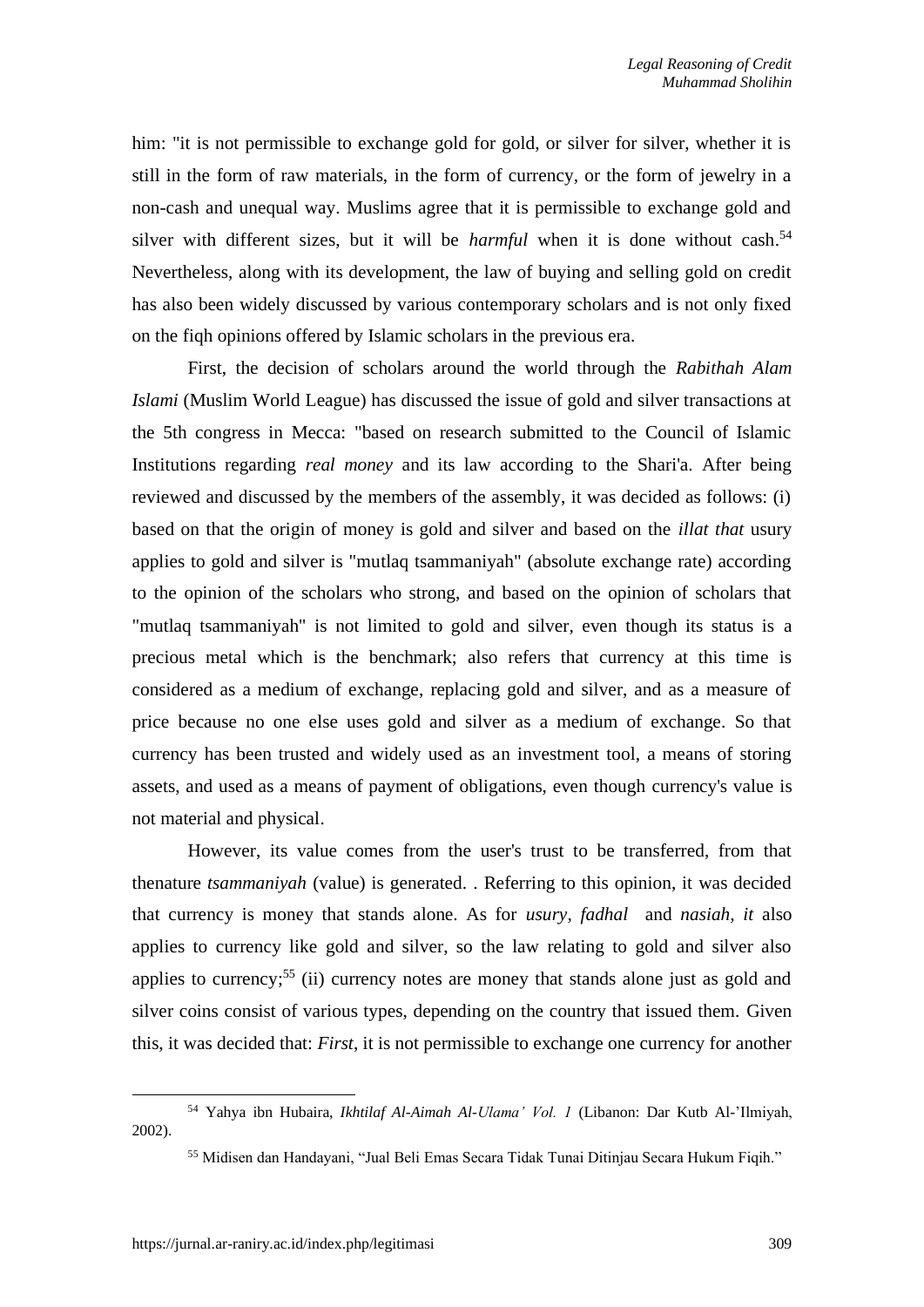country's currency or with gold and silver in a non-cash manner; *Second*, it is not permissible to exchange money into denominations and currencies with different nominal values; *Third*, it is possible to exchange currencies of different types with different nominal conditions on the condition that it is cash. <sup>56</sup> However, other scholars have different opinions and allow buying and selling of gold for non-cash or on credit.

Ibn Taimiyah and Ibn Qayyim, two scholars, allowed the buying and selling of gold on credit. Ibn Taimiyah said: "It is permissible to buy and sell jewelry made of gold and silver of its kind without conditions that it must be of the same level (*tamasaul*), and the excess is used as compensation for jewelry making services, both buying and selling by paying cash or with a credit system. As long as the jewelry is not intended as a price (money)." Meanwhile, Ibn Qayyim explained further: "jewelry (from gold or silver) is permissible, because its manufacture (become jewelry) is permissible, changing its status to a type of clothing and goods, not a type of price (money). Because it is not obligatory zakat on the jewelry and does not apply usury (in exchange or buying and selling), although not of the same type. <sup>57</sup> Responding to this issue, the Indonesian Ulema Council (MUI) also issued a fatwa decision by the National Sharia Council No. 77/DSN-MUI/VI/2010 concerning the Sale and Purchase of Gold for Non-Cash, as follows: ordinary buying or buying and selling murabahah, the law (*mubah, jaiz*) as long as gold is not an official medium of exchange (money).

Limitations and conditions: (i) The selling price (*tsaman*) may not increase during the term of the agreement even though there is an extension of time after maturity; (ii) Gold purchased with non-cash payments may be used as collateral (*rahn*); and (iii) Gold that is used as collateral as referred to in point "ii" may not be sold.<sup>58</sup> These two legal forms of buying and selling gold on credit emphasize different arguments, and the differences that arise can also be presumed because of the different meanings of *illat* for gold and silver and the development of their use in society. Therefore, it is necessary to elaborate what *illat* is put forward regarding the buying and selling of gold in the fiqh tradition.

<sup>56</sup> Midisen dan Handayani.

<sup>57</sup> Midisen dan Handayani.

<sup>58</sup> Midisen dan Handayani.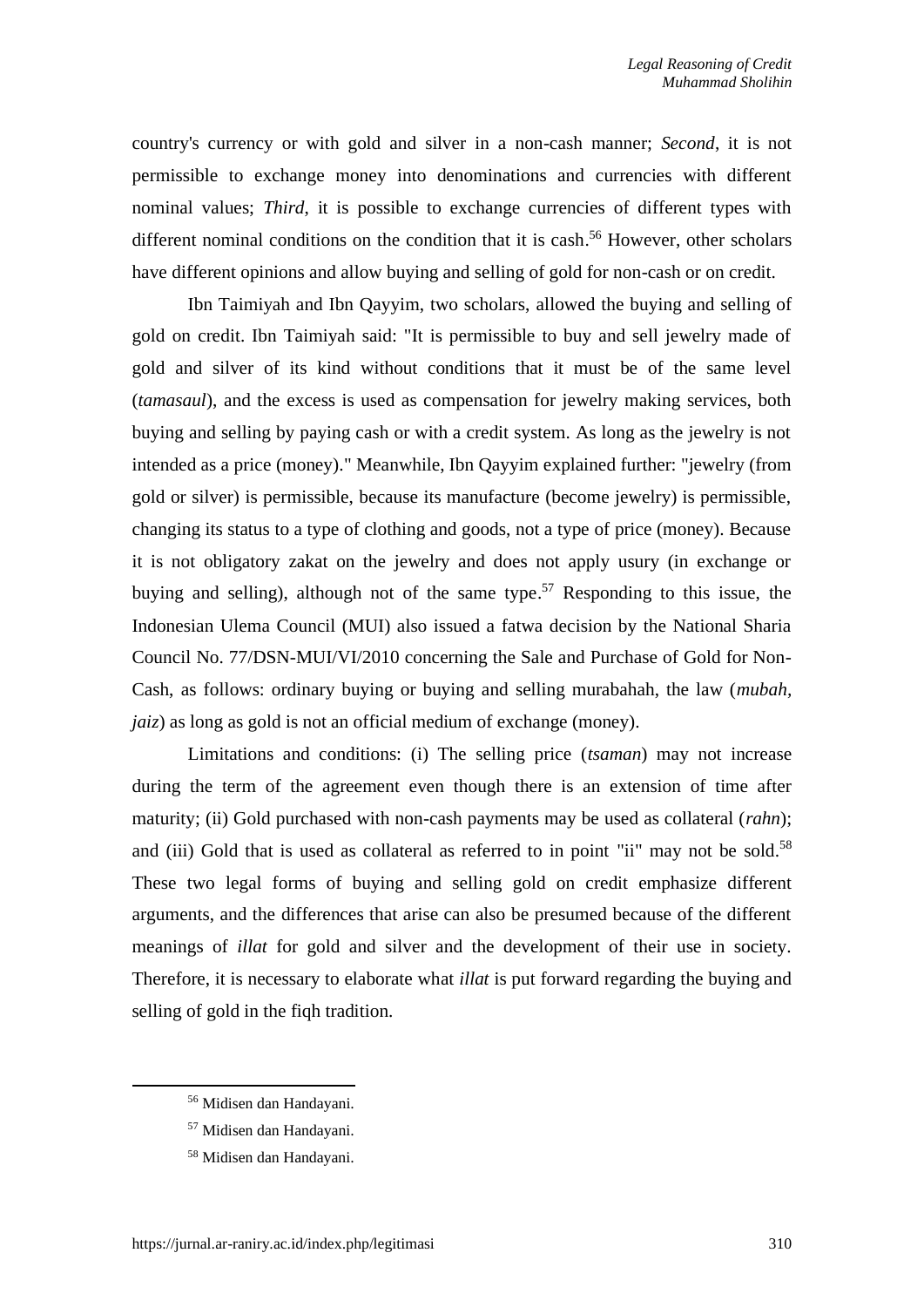## *b. Illat behind the Buying and Selling of Gold: Early Identification*

As for the *illat* attached to the law of buying and selling gold on credit can be categorized into several forms. First, *illat* on the opinion of Islamic scholars who prohibit the buying and selling of gold on credit. In general, the *illat* refers to the meaning of *ijma'* from the hadith of Ubadah bin Shamit, which means: "*If gold is sold for gold, silver is sold for silver, wheat is sold for wheat, sya'ir (a type of wheat) is sold*  for sya'ir, dates are sold with dates, and salt is sold with salt, then the amount *(measures or scales) must be the same and paid in cash (cash). If the types of goods are different, then feel free to barter them as you like, but it must be done in cash (cash)."* (HR. *Muslim No. 1587).* This hadith confirms the existence of *illat* fixedon gold, which is included in the type of *ribawi* commodity, which is *tsammaniyah,* indicating the price entity in itself. Imam Shafi'i believes *illat* Prohibition of buying and selling gold and silver are not cash because the two objects are the kinds of things weighed. Therefore, it is forbidden to sell and buy all weighed objects by bringing them to usury.<sup>59</sup> In this context also Al-Ghazali asserts that:

"Al-Ghazali explains why commodities such as Dinar, Dirham, gold and silver are included incommodities *usury,* because these commodities (especially Dinar and Dirham) were created only as a medium, and not a goal. When it is transacted to make a profit, it turns from a medium to a commodity, which is against the provisions of fiqh. Because of that it is also not allowed to buy and sell on credit for usury commodities, including gold."<sup>60</sup>

So Al-Ghazali firmly sees the *illat* of gold transactions with no cash, because it will change the nature of gold, which was an instrument or medium, then becomes a "goal" to generate profits, so that it becomes a commodity. Simply put, the transaction of gold by diverting its function into a commodity, then the reason for the *harm* of the transaction. As for *illat* here is "make gold as a commodity." Ibn Hubaira saw this change as the cause of non-cash gold transactions as a way to *usury nasiah.* <sup>61</sup> Based on the assessment *of Rabita Alam Islami,* while *illat* ban gold transactions on credit is

<sup>59</sup> Nurfauziyyah, Armen, dan Hakim, "Analisis Hukum Islam terhadap Jual Beli Emas secara Tidak Tunai."

<sup>60</sup> Al-Ghazali, *Ihya' Ulumuddin Vol. 4*.

<sup>61</sup> Hubaira, *Ikhtilaf Al-Aimah Al-Ulama' Vol. 1*.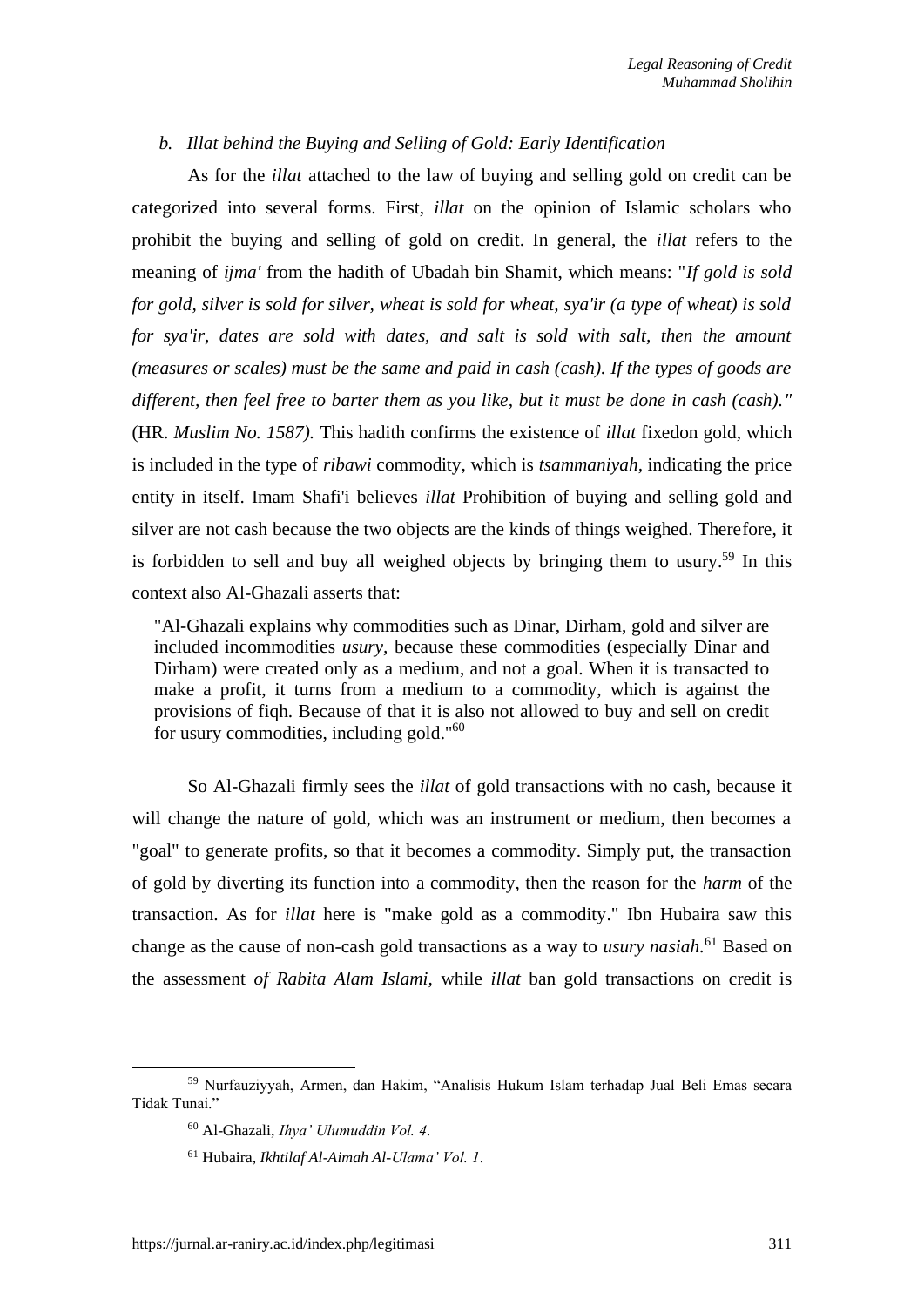*mutlaq tsammaniyah* or absolute exchange rate. <sup>62</sup> The same thing was also expressed by various royal fatwas of Saudi Arabia No. 3211, where when people are asking:

- Problem : A customer came into the shop wanted to buy gold, he only brought enough cash to pay for DP only, please set aside and the gold is money! I'll come to pay for it later." Some time later he came to pay and received the gold. What is the law of this sale?
- Answer : Buying and selling is not allowed, because the handover of goods is not cash. (Fatawa lajnah daimah, vol. XIII, p. 476).
- Problem: Sometimes the owner of a gold shop buys gold in large quantities from one of the gold dealers outside the city by telephone, and the type of gold ordered is clear. After a price agreement is reached, the buyer sends money to the seller via bank account transfer, is this transaction allowed, or what should be done?
- Answer : This transaction is not legal, because the handover of gold and cash is not cash, even though both are usury commodities. This transaction includes usury nasi'ah, the law is haram. The solution, when the money is received, the sale and purchase contract is repeated so that the contract takes place in cash. (Fatawa lajnah daimah, vol. XIII, p. 475).

However, for scholars such as Ibn Taimiyah and Ibn Qayyim who allow buying and selling of gold on credit, the *illat* proposed is relatively different. Ibn Taimiyah allows it by requiring "as long as gold or gold jewelry is not intended as price or money. <sup>63</sup>" Meanwhile, Ibn Qayyim explained that *illat is* permissible for credit transactions on gold jewelry, because gold in that form has changed its status to clothes or goods, no longer a type of price or money. <sup>64</sup> Meanwhile, referring to the DSN MUI fatwa No. 77/DSN-MUI/V/2010 concerning the sale and purchase of gold in a non-cash manner, DSN MUI stipulates that the transaction is legal long as "gold is not an official medium of exchange (money). With the provision that the selling price (*tsaman*) may

<sup>62</sup> Midisen dan Handayani, "Jual Beli Emas Secara Tidak Tunai Ditinjau Secara Hukum Fiqih."

<sup>63</sup> Midisen dan Handayani.

<sup>64</sup> Midisen dan Handayani.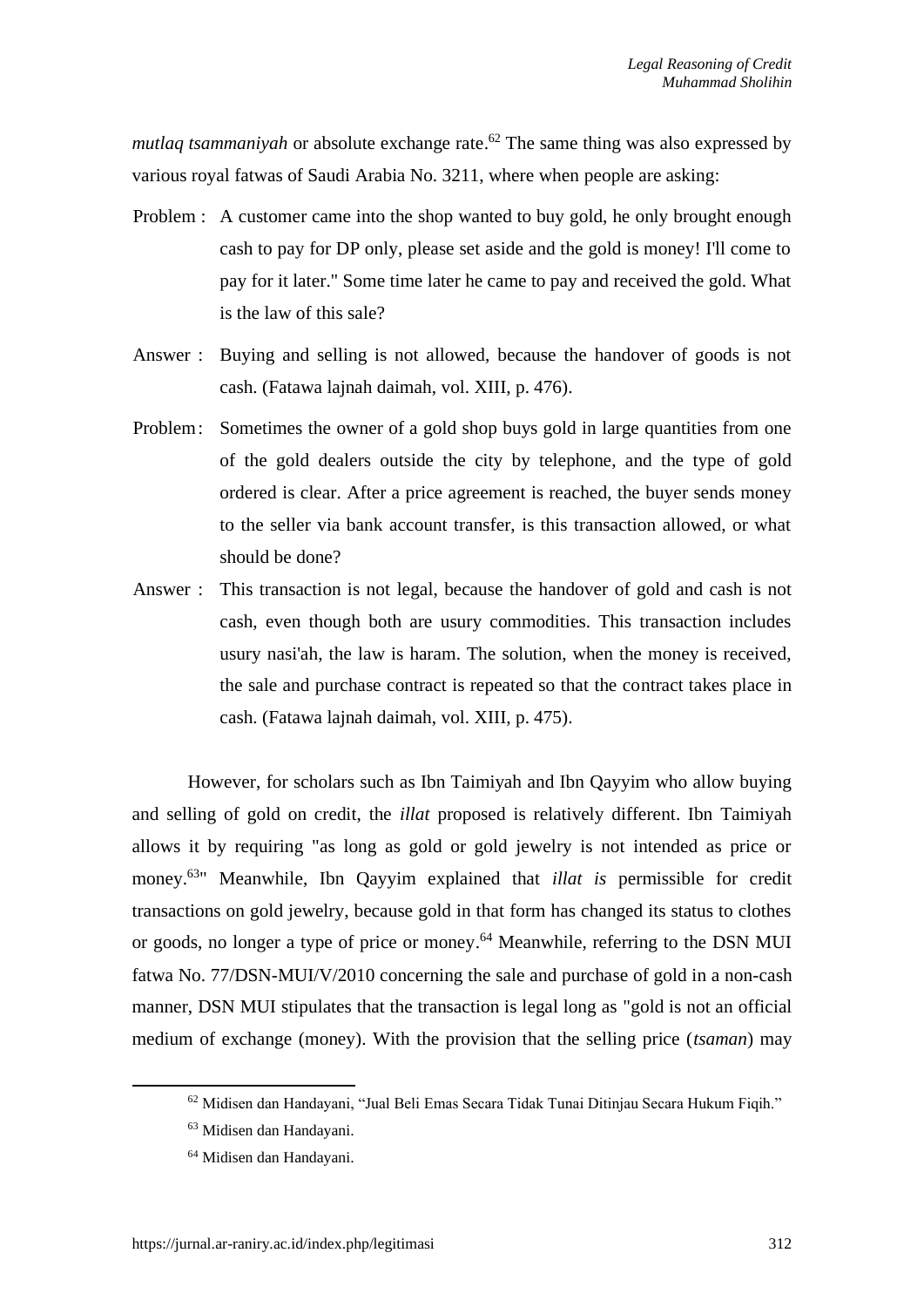not increase during the term of the agreement even though there is an extension of time after maturity. <sup>65</sup> In simple terms, buying and selling gold on credit is built in two opinion frameworks: "haram" and "permissible". The *illat* most prominentis positioning gold as *tsaman* (price, money), so that it cannot be traded except in cash.

# **E. Conclusion**

Two general conclusions can be drawn from this study. First, the opinion of Islamic scholars who forbid gold transactions in cash. This opinion refers to the meaning of *ijma'* from the hadith of Ubadah bin Samith, where: "*If gold is sold for gold, silver is sold for silver, wheat is sold for wheat, sya'ir (a type of wheat) is sold for sya'ir, dates are sold for dates, and salt are sold with salt, then the amount (measures or scales) must be the same and paid in cash (cash). If the types of goods are different, then feel free to barter them as you like, but it must be done in cash (cash)."* This hadith clearly and later became the foundation of the *consensus of* Islamic scholars that gold is a usurious commodity, which must be transacted in cash. Second are the opinions of scholars such as Ibn Taimiyah and Ibn Qayyim and the fatwa of the MUI DSN, which allows credit transactions on gold as long as the gold is not used as money. In addition, although this study has succeeded in identifying the laws and *illat* that underlie the law of buying and selling gold on credit, this study is still very limited. It needs to be developed towards studying the legal philosophy behind the developed fatwas and fiqh opinions related to gold transactions.

<sup>65</sup> Midisen dan Handayani.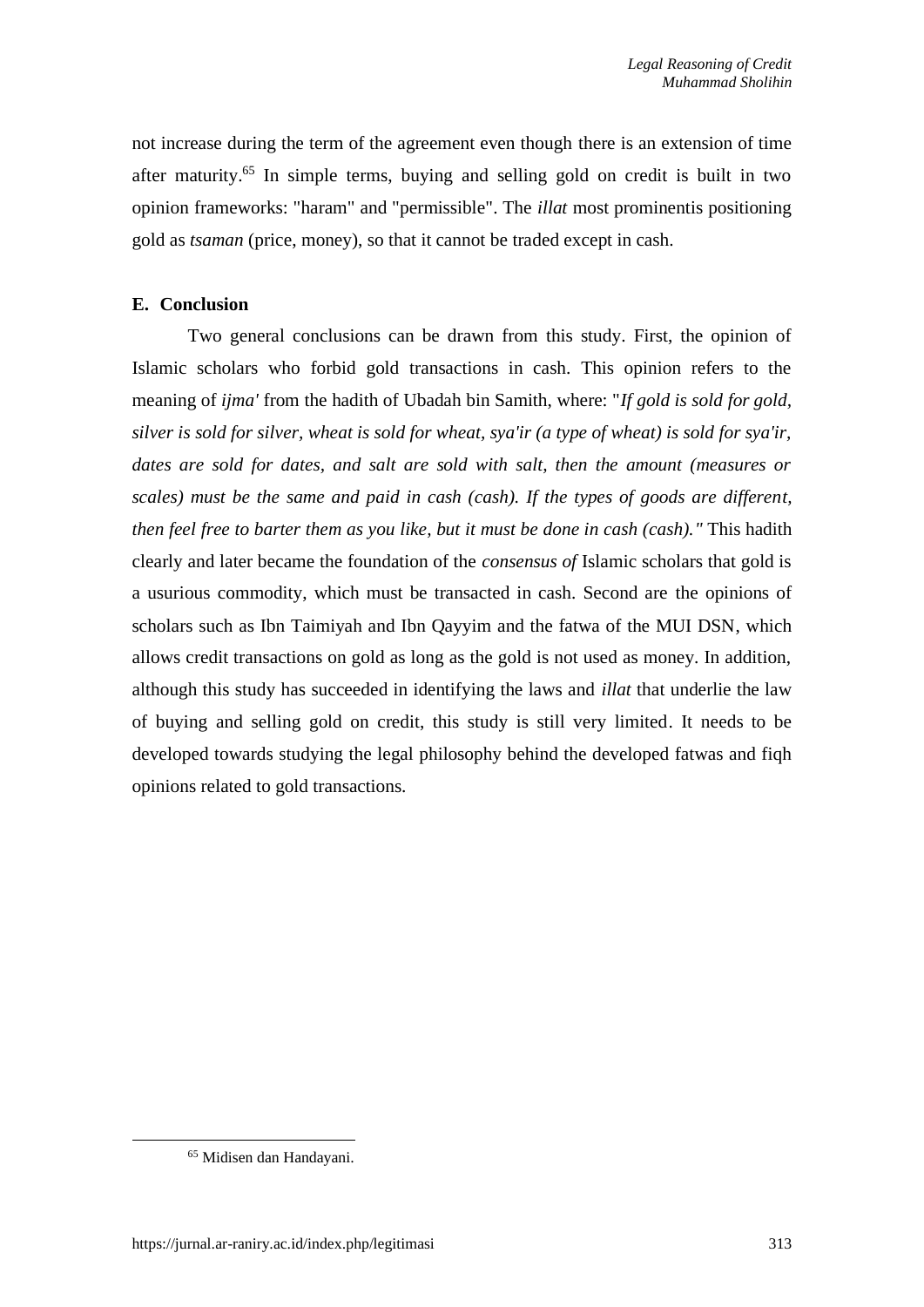#### **References**

Al-Ghazali, Abu Hamid. *Al Mustasfa min Ilm Al-Ushl*. Beirut: Ar-Risalah, 1997.

- ———. *Asas Al-Qiyas*. Riyad: Maktabah Al-Abikan, 1993.
- ———. *Ihya' Ulumuddin Vol. 4*. Bairut: Dar Ibn Hazm, 2005.
- Al-Hanbali, Sheikh Abdul Khatab. *Tamhid fi Ushl Al-Fiqh Vol. 1*. Saudi Arabia: Dar Al-Madani, 1985.
- Al-Juwayni, Abu al-Ma'ali. *Al-Burhani fi Ushl Al-Fiqh*. Qatar: Matba'at al-Dawhah al-Hadīthah, n.d.
- Al-Zarkasyi. *Al-Bahr Al-Muhith fi Ushl Al-Fiqh Vol. 1*. Bairut: Dar Al Safwa, 1992.
- Al-Zuhaili, Wahbah. *Al-Wajiz fi Al-Fiqh Al-Islami*. Bairut: Dar Al-Fikr, n.d.

———. *Mu'amalah al-Maliyah al- Mu'ashirah*. Damaskus: Dar Al-Fikr, 2009.

- An-Nawawi, Muhyiddin ibn Syarif. *Al Majmu' Syarh Al Muhazab Vol. 10*. Jeddah: Maktabah Al-Irsyad, n.d.
- Coulson, N.J. *A History of Islamic Law*. Edinburgh: Edinburgh University Press, 1964.
- Fauzi, Fauzi. "The Principles for Ijtihâd in Response to The Contemporary Problems." *MIQOT: Jurnal Ilmu-ilmu Keislaman* 42, no. 2 (Februari 2019): 281. https://doi.org/10.30821/miqot.v42i2.557.
- Fuad, Ahmad Masfuful. "Qiyas Sebagai Salah Satu Metode Istinbāṭ Al-Ḥukm." *MAZAHIB* 15, no. 1 (Desember 2016): 42–60. https://doi.org/10.21093/mj.v15i1.606.
- Fukiko, Ikehata, dan Kosugi Yasushi. "Ijmaʻ in Islamic Law and Islamic Thought : Tradition , Contemporary Relevance , and Prospects." *Kyoto Bulletin of Islamic Area Studies* 14 (2021): 5–29.
- Furqani, Hafas, dan Mohamed Aslam Haneef. "Usul Al-Iqtisad approach in developing the foundations of Islamic economics discipline." *Methodology of Islamic*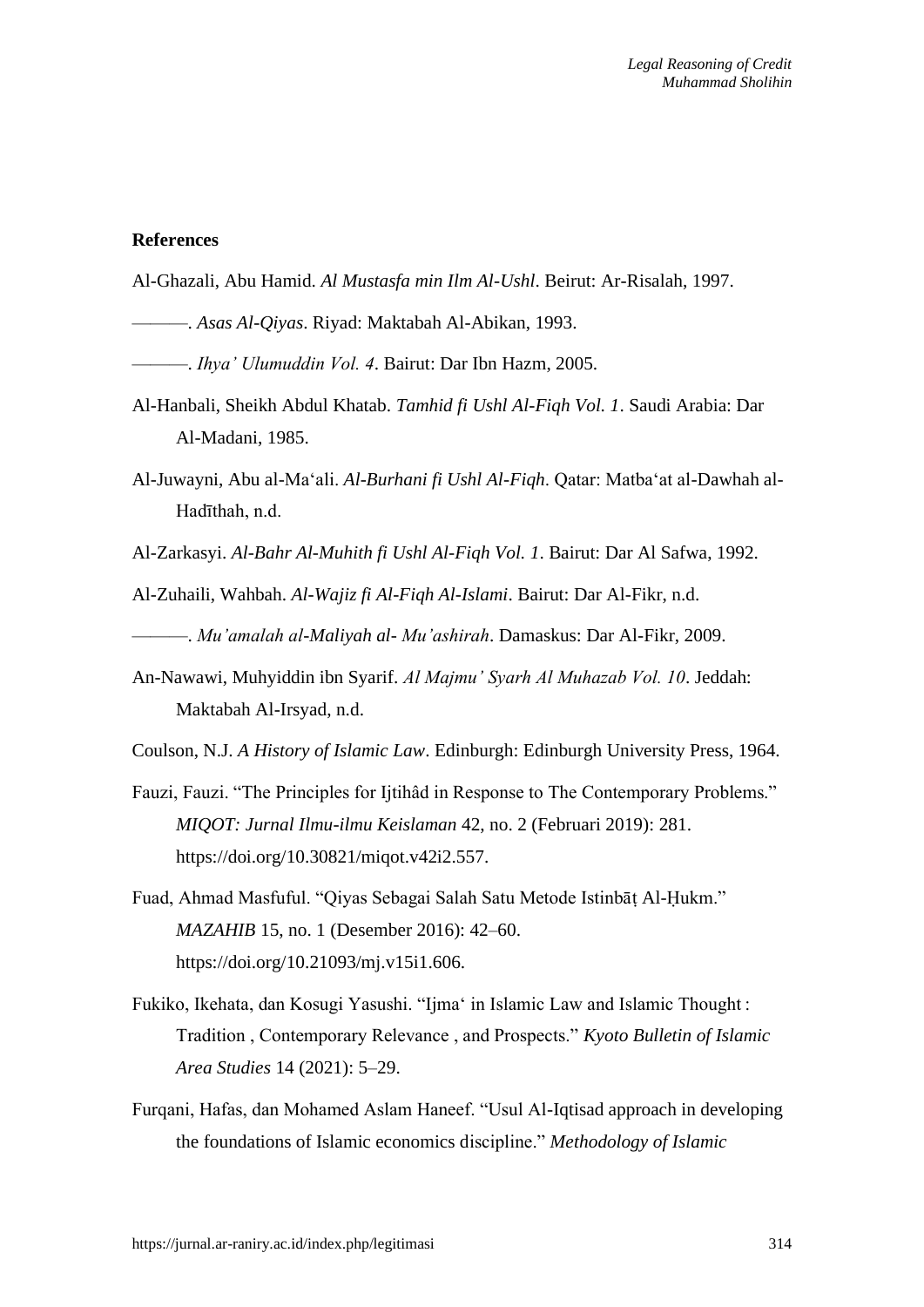*Economics*. Routledge, 2019. https://doi.org/10.4324/9780429320804-5.

Hallaq, Wael B. *A History of Islamic Legal Theories*. *A History of Islamic Legal Theories*. Cambridge: Cambridge University Press, 1997. https://doi.org/10.1017/cbo9780511801266.

———. *The Origin and Evolution of Islamic Law*. Cambridge, MA: Cambridge University Press, 2005.

- Hubaira, Yahya ibn. *Ikhtilaf Al-Aimah Al-Ulama' Vol. 1*. Libanon: Dar Kutb Al- 'Ilmiyah, 2002.
- Jackson, Sherman A. "Fiction and Formalism: Toward a Functional Analysis of Usul alfiqh." In *Studies in Islamic Law and Society Vol. 15*, diedit oleh Bernard G. Weiss. Leiden: Brill, 2002.
- Kushidayati, Lina. "The Development of Islamic Law in Indonesia." *Qudus International Journal of Islamic Studies* 1, no. 2 (2014): 163–80. https://doi.org/https://doi.org/10.21043/QIJIS.V1I2.185.
- Levi, Edward. *An Introduction to Legal Reasoning*. Chicago: The University of Chicago, 1949.
- Lowry, Joseph. "Does Shafi'i have a Theory of Four Sources of Law?" In *Studies in Islamic Legal Theory*, diedit oleh Bernard G. Weiss, 23–50. Leiden: Brill, 2003.
- Maidi, Abdu Arrahman. "Manhaj al-Istidlal Al-Fiqhy 'inda Al Maliki wa Asruhu fi al-Khilafi Dakhil Al-Mashab." Universite d'Oran Ahmed ben Bella, 2019.
- Midisen, Kisanda, dan Santi Handayani. "Jual Beli Emas Secara Tidak Tunai Ditinjau Secara Hukum Fiqih." *Jurnal Ekonomi Syariah Pelita Bangsa* 6, no. 2 (2021): 10–19.
- Muhaimin, Umar. "Metode Istidlal dan Istishab: Formulasi Metodologi Ijtihad." *YUDISIA : Jurnal Pemikiran Hukum dan Hukum Islam* 8, no. 2 (April 2018): 330. https://doi.org/10.21043/yudisia.v8i2.3243.
- Muhammad bin Idris As Syafi'i. *Ar Risalah lil imam al Mutalibi Muhammad bin Idris as-Syafi'i*. Bairut: Dar Kutb Al Islamiyyah, 2006.

Noor, Azman Mohd. "Shari'ah Issues in Gold Trading and Gold Related Scam